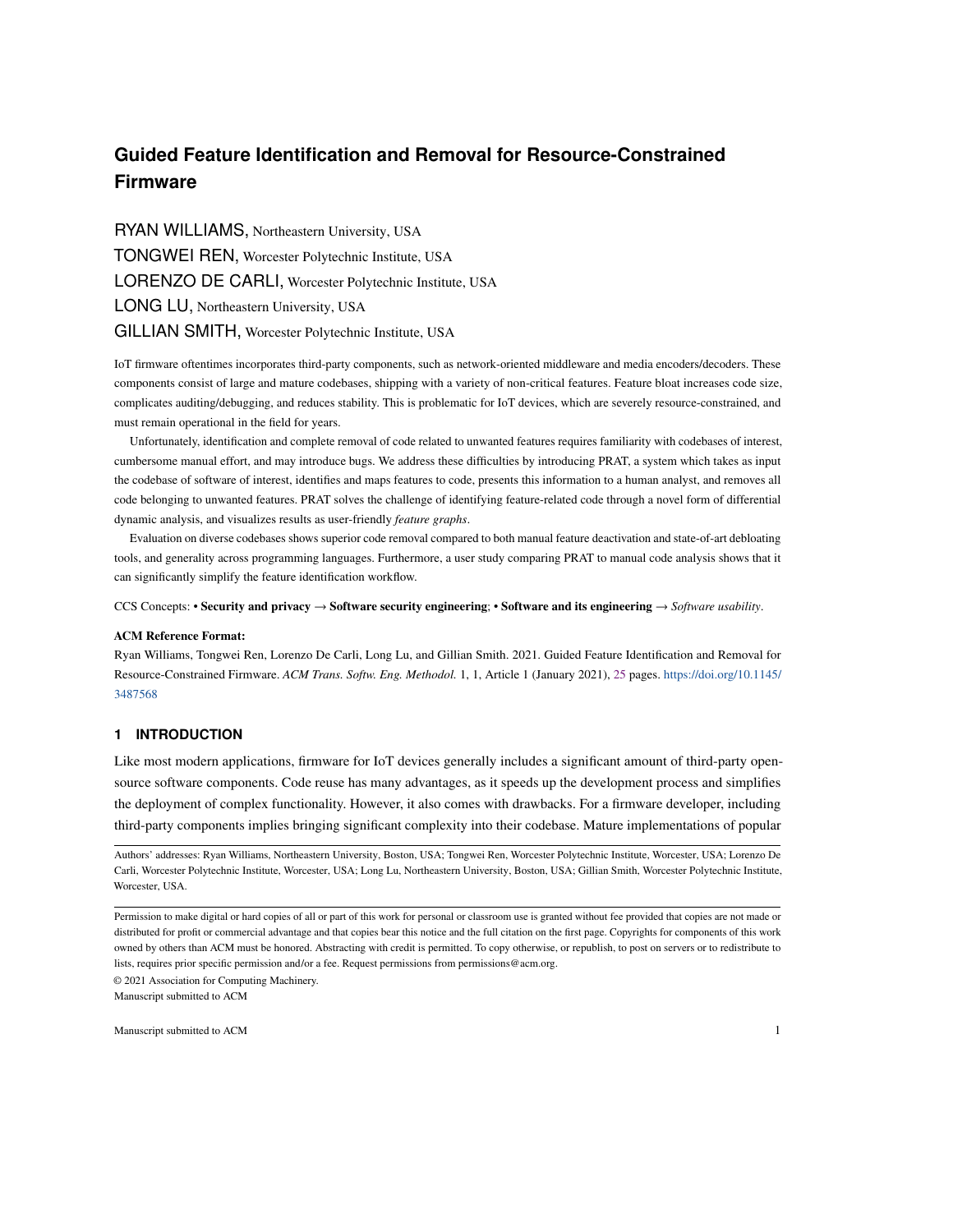functionality—for example, publisher/subscriber communication and multimedia encoding/decoding—include a myriad of features, not all necessarily relevant to every deployment scenario. This is an instance of a phenomenon common in software development, where codebases over the years grow larger and larger due to feature creep [\[41\]](#page-23-0). A representative example is Mosquitto, an IoT-oriented middleware that implements the popular publisher/subscriber MQTT protocol. A review of its codebase reveals 19 discrete, optional features in addition to the core MQTT functionality. Several of them (e.g., Websockets support) are relevant to very specific use cases and can be safely dropped in other scenarios.

While abundance—or overabundance—of features is not a problem *per se*, it comes with negative consequences. Feature bloat generates larger binaries which in turn consume precious hardware resources, especially on resourceconstrained IoT devices. Furthermore, uncommon features tend to receive little scrutiny and—when exposed—have long been used for attacks. A well-known example is the inclusion of outdated ciphers in TLS [\[18,](#page-22-0) [19\]](#page-22-1). Finally, smaller codebases are more easily audited and vetted for bugs. Vetting is particularly important in the IoT domain, where devices may operate in the field for years without updates [\[45\]](#page-23-1). For these reasons, it is critical to minimize the size and functionality of third-party libraries integrated in IoT firmware, by removing unneeded features and their corresponding code.

Unfortunately, manual feature identification and removal is a daunting task for codebases which consist of tens or hundreds of thousands of lines of code, particularly if a given project must include multiple of such codebases. Automating the task is also difficult, as none of the debloating and feature location techniques in literature can straightforwardly be applied to the task at hand. Some [\[22,](#page-23-2) [26,](#page-23-3) [28,](#page-23-4) [37,](#page-23-5) [49\]](#page-23-6) rely on the availability of test cases to identify features. Generating such test cases is cumbersome for programmers (especially if unfamiliar with the codebases) and we found that, in practice, not every codebase ships with suitable test cases. Others [\[20,](#page-22-2) [24,](#page-23-7) [29,](#page-23-8) [30,](#page-23-9) [36,](#page-23-10) [40,](#page-23-11) [52\]](#page-24-1) rely on domain expertise or externally-provided knowledge bases (e.g., through web mining or code annotations), which are unlikely to be readily available for every program of interest.

In this paper, we tackle these issues by proposing PRAT (PRogram feature Analysis Toolkit): a novel approach to feature discovery and removal in third-party code. At a high level, PRAT conducts automated feature discovery based on the analysis of build configurations. It then performs differential dynamic analysis to map each feature to the related lines of code and presents each mapping to the analyst in a concise, easy-to-understand graphical form. Once the analyst selects features for removal, all related lines of code are pruned, and the result is tested for correctness.

Designing an effective approach to feature removal entails tackling several challenges. First, features must be discovered without user assistance, which we achieve by deriving *hints* from build system flags. This is based on the fact that in many cases developers expose discrete, optional functionality as build-time options. Interestingly, however, our analysis (Section [8\)](#page-11-0) finds that even if a feature is selectively disabled at compile-time via build flags, a significant amount of featurerelated code (up to 29% of LOCs in our experiments) may still end up in the compiled binary! This is because manual deactivation of a feature simply excludes source files or libraries from compilation while leaving related functionality in shared files untouched. This functionality is interleaved with useful code and is in general not identifiable via dead code elimination. In order to ensure that we identify all feature-related code, we devise a new code pruning algorithm based on differential coverage analysis. Our algorithm executes the code of interest on a variety of test cases, to identify lines of code related to each build-exposed feature. To ensure that our approach works even for codebases that ship without high-quality test cases (or none at all), we introduce automated, high-coverage test case generation via symbolic execution. If the analyst deems a particular feature unnecessary, *all* related lines of code can thus be removed.

Another issue is that, while the problem of unused code removal has been studied in recent years (e.g., [\[38,](#page-23-12) [48\]](#page-23-13)), allowing an analyst to understand and control the process has received much less attention. Conveying the set of available Manuscript submitted to ACM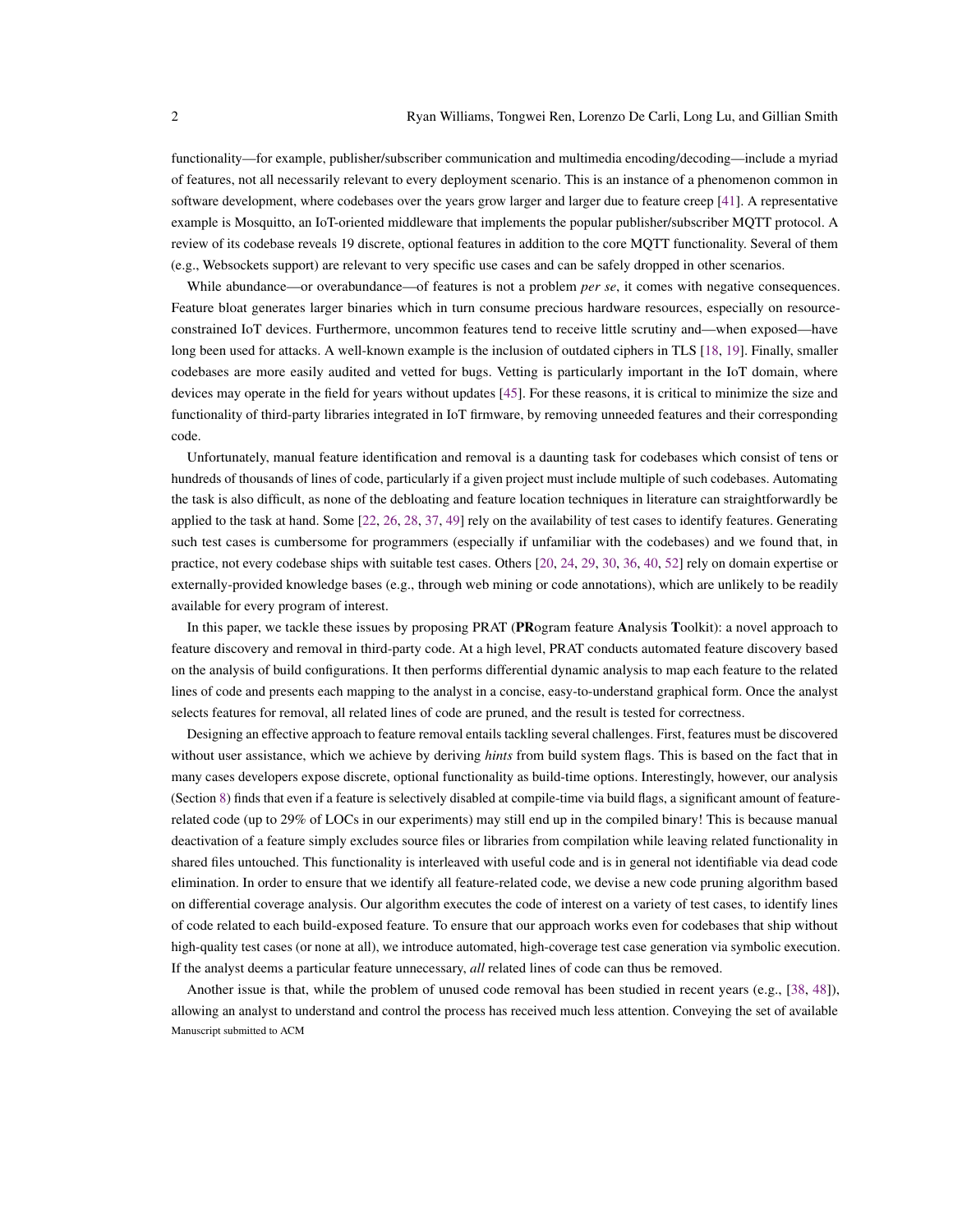features, and the ramifications of each feature in the codebase is complex but crucial to enable the analyst to make informed decisions. To solve this, we propose the novel formalism of *feature graphs*, to represent the complex dependencies between program features and their implementation. We also evaluate the usability of PRAT as a code understanding tool, by conducting a user study contrasting manual and PRAT-based analysis of code features.

PRAT's initial design focuses on C/C++ codebases using Make or cMake, due to the popularity of these languages and build systems in the IoT/embedded space. In order to validate this decision, we ranked GitHub projects by popularity (based on March 2021 data) and retained the 30 most popular project which are IoT-related in nature (i.e., explicitly target the embedded and/or IoT domains). We then determined language and build system for each of them; 18 out of 30 (60%) were Make/cMake-based and developed in C/C++. However, we also emphasize that PRAT's design is language-agnostic, requiring only the ability to compute code coverage and perform symbolic execution on the compiled program where there is a need for symbolically-generated test cases. Supporting a specific codebase requires the ability to parse that codebase's build system scripts, and the availability of tooling to compute code coverage (and additionally to perform symbolic execution if there is a need for symbolically-generated test cases). In practice, we found that implementing support for a language/build system is a low-effort task; to demonstrate this, we extended our prototype beyond C/C++ codebases by supporting Rust code using the Cargo build system.

# Overall contributions:

- (1) We present PRAT, a novel tool for the identification and removal of features from a program. Feature identification is based on the analysis of build system configurations, while feature removal uses a novel dynamic analysis algorithm leveraging comparison of code coverage data.
- (2) We propose the use of *feature graphs* to represent available program features and their implementation within a protocol implementation's source code.
- (3) We evaluate PRAT on diverse codebases, showing that it removes significantly more code than manual analysis and state-of-the-art automated tools, w/o introducing bugs.
- (4) We demonstrate generality by applying PRAT to codebases developed in different languages (C, C++, and Rust) and using different build systems (Make, cMake, autoconf, and Cargo).
- (5) Through extensive fuzzing and symbolic testing, we verify that PRAT does not introduce unexpected bugs.
- (6) We conduct a user study comparing feature identification via manual analysis and PRAT. Results suggest that using PRAT can result in a streamlined workflow for a developer performing feature identification tasks.

Our PRAT prototype's source code is publicly accessible; see Section [14](#page-22-3) for details.

# **2 CASE STUDIES**

In this section, we motivate our work by reviewing the issue of software bloat w.r.t. various IoT-relevant codebases.

# **2.1 Communication Protocols**

Smart, embedded appliances such as cameras, locks, thermostats, and a variety of sensors, are oftentimes equipped with the ability to connect to other devices and the Internet. For example, temperature sensors may be connected in a wireless network to collect temperature information in a large building automatically. Designers use a variety of low-overhead, application-level network protocols for communication between embedded devices; examples include MQTT, AMQP, and DDS. Many of these protocols have robust and well-maintained open-source implementations, for example, Mosquitto [\[1\]](#page-22-4) Manuscript submitted to ACM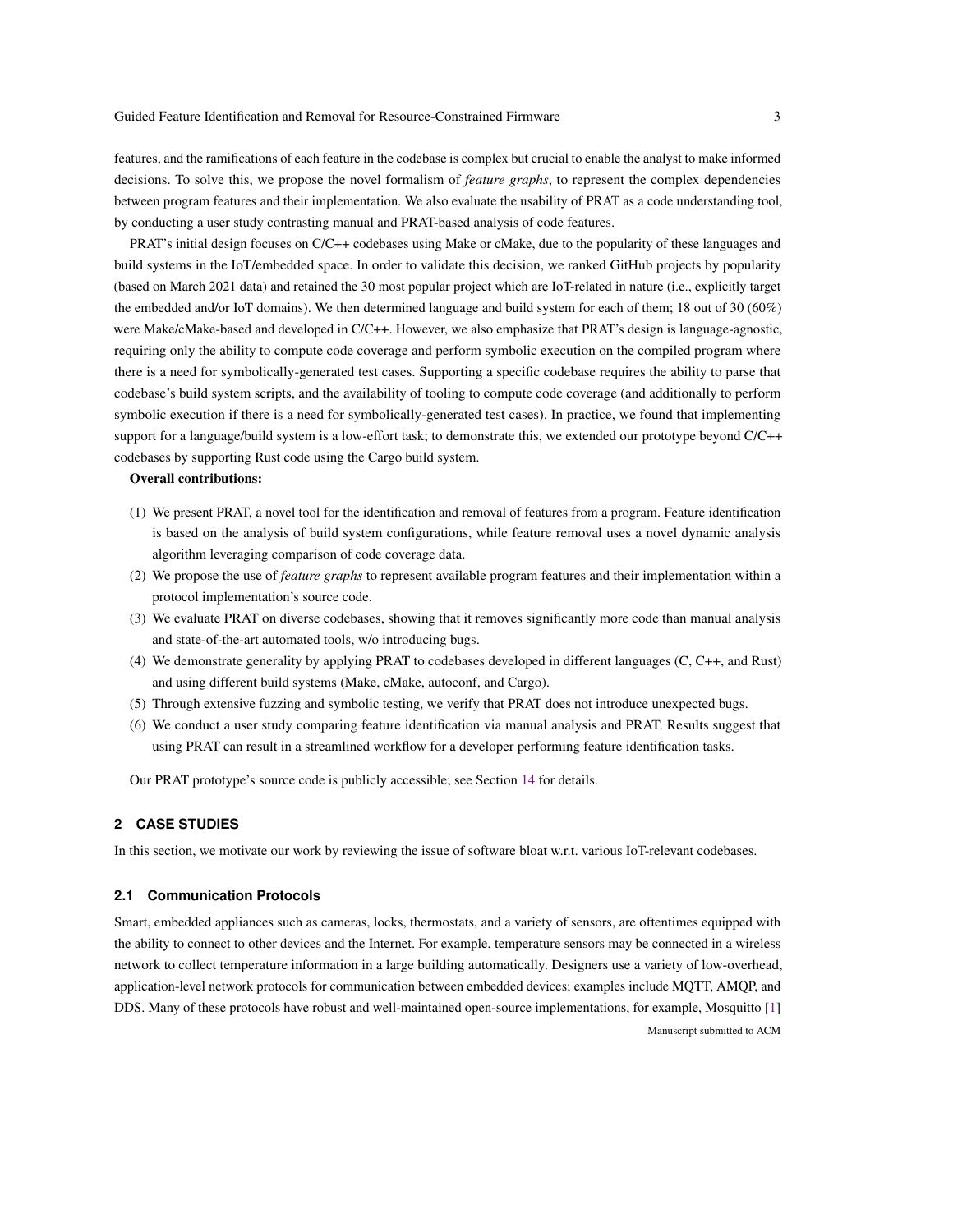<span id="page-3-0"></span>

| <b>Name</b>             | <b>Description</b>                                                             | <b>#Features</b> |
|-------------------------|--------------------------------------------------------------------------------|------------------|
| Mosquitto $[1]$         | Implementation of MQTT: a publisher-subscriber messaging protocol based on     | 19               |
|                         | brokers                                                                        |                  |
| azure-uamqp-c $[2]$     | Implementation of AMQP: a protocol for messaging queuing and routing, sup-     | 16               |
|                         | porting both publish-subscribe and point-to-point communications               |                  |
| OpenDDS [9]             | Implementation of DDS: a publish-subscribe messaging protocol supporting       | 9                |
|                         | discovery and quality-of-service                                               |                  |
| libzmq $[10]$           | Implementation of ZeroMQ: a message-oriented middleware supporting both        | 20               |
|                         | broker-less and broker-based communications                                    |                  |
| LoRaMac-node [7]        | Reference implementation of LoRaWAN stack for low-power wide-area networks     | 12               |
| LibCoAP <sup>[8]</sup>  | Implementation of CoAP: a REST-based protocol for resource-constrained devices | 8                |
| LibNyoci <sup>[4]</sup> | Implementation of CoAP                                                         | 10               |
| Ouiche [12]             | Rust implementation of the OUIC transport protocol                             | $\overline{4}$   |
| FFmpeg $[14]$           | Collection of audio/video codecs and algorithms                                | 32               |
| ravle $[15]$            | Fast and safe AV1 encoder written in Rust                                      | 14               |
| libaom $[11]$           | Alliance for Open Media video codec implementation                             | 20               |

Table 1. Examples of relevant programs and their respective number of user-configurable features

for MQTT, and OpenDDS [\[9\]](#page-22-6) for DDS. We also include Quiche, a userspace implementation of the QUIC transport protocol and HTTP/3, due to the current industry interest in applying QUIC to the IoT space [\[25\]](#page-23-14).

Features. Table [1,](#page-3-0) lines 2-9, summarizes a set of popular protocol implementations in the IoT space. For each, we manually inspected source code and determined the number of optional features (column 3). Table [1](#page-3-0) corroborates our insight that IoT-related software comes equipped with a significant amount of non-core functionality. For example, Mosquitto implements support for Websockets, which simplifies communication between a web browser and a server. If an IoT installation does not include a browser UI, the feature—whose implementation consists of 800+ LOCs—can be deactivated.

# **2.2 Multimedia Encoders/Decoders**

Many IoT sensors incorporate media capturing and streaming capabilities. Audio/video codecs are extremely complex pieces of software and reuse of standardized implementations is common; we therefore consider leading open-source implementations of multimedia codecs and streaming logic as a relevant case study. We include three popular and actively maintained codebases: FFmpeg [\[14\]](#page-22-12), an extensive, multiplatform collection of audio/video codecs and related tools; and two implementation of the industry-standard AV1 video codec: rav1e [\[15\]](#page-22-13) (written in Rust), and libaom [\[11\]](#page-22-14) (C/C++).

Features. Based on lines 10-12 of Table [1,](#page-3-0) the three programs in this category include, in aggregate, 66 discrete buildexposed features. This is not surprising as media tools tend to implement support for optional optimizations, algorithms, and subcomponents (e.g., video post-processing routines in FFmpeg). This result underlines the importance of customizing these codebases for embedded applications.

# **2.3 Motivation of Our Work**

The abundance of optional features, and the difficulty of fully removing them, are undesirable. First, when building firmware for highly resource-constrained IoT devices, it is essential to avoid unnecessary use of storage space for useless functionalities. Feature-level removal goes beyond dead or unreachable code and is focused on reachable code that is Manuscript submitted to ACM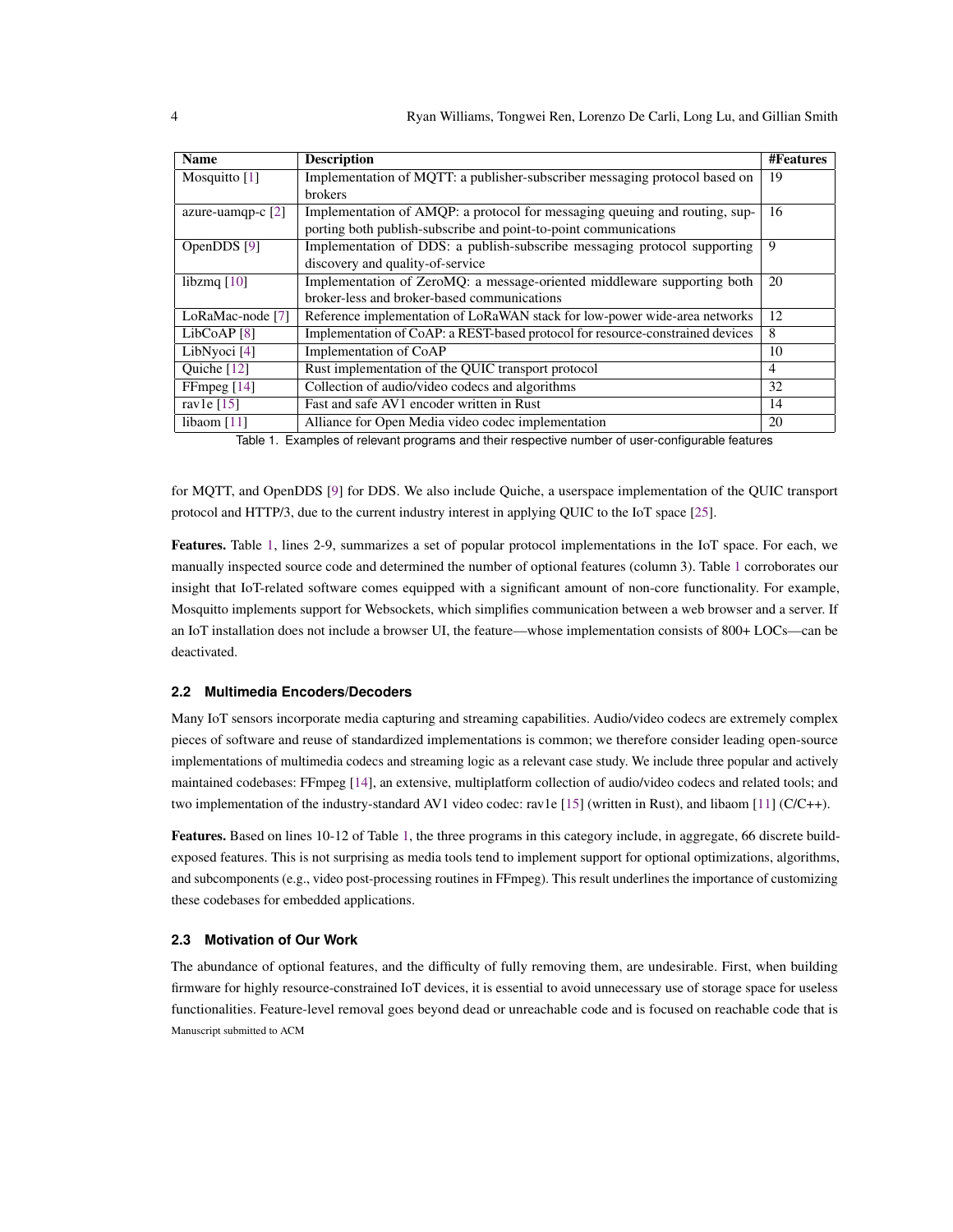<span id="page-4-0"></span>

not used or needed. It is worth pointing out that leftover code may also offer attackers additional avenues (larger attack surface) to mount attacks, such as ROP and code reuse [\[42\]](#page-23-15).

Second, optional features present opportunities for vulnerabilities to lurk in a codebase. To validate this, we performed a survey of CVE reports [\[13\]](#page-22-15) related to a subset of programs in Table [1](#page-3-0) (Mosquitto, azure-uamqp-c, OpenDDS and FFmpeg). We sampled approximately 100 results, and eliminated those which did not apply to feature-related functionality based on description. For the remaining ones, we identified the lines of code where the vulnerability lies, and confirmed that these lines are removed by PRAT when disabling the relevant feature. This analysis resulted in eight CVEs: CVE-2018-12546 in Mosquitto, CVE-2019-1535 in OpenDDS, and CVEs 2018-13303, 2017-16840, 2019-9721, 2019-9718, 2019-11339, 2018-1999015 in FFmpeg. Five of those are rated "medium", two "high", and one "critical", for an average CVSS score of 7.3. While these features can be manually deactivated, PRAT simplifies the process of discovering and disabling them, encouraging and streamlining their removal.

Code removal (or debloating) at the feature-level directly answers the need for methods to keep IoT firmware small in code size and minimize attack surface. It also facilitates static and dynamic analyses. Refining the code by removing all unnecessary features makes analysis scope smaller, complexity lower, and precision higher. Compared with featureunaware debloating, feature-level debloating is more user-friendly, explainable, and tractable. It is easier for users to understand what is being removed and why; it guides and takes inputs from the analyst through the debloating process.

We believe that an easy-to-use IoT feature-based software debloating tool is an important—yet missing—building block towards optimized, reliable IoT firmware. Our core goals are therefore to: (i) identify available features, and their ramifications within a codebase, (ii) ensure that deactivation of a feature at build time results in removal of all code solely associated with that feature, and (iii) ensure the process results in functionally correct binaries.

# <span id="page-4-1"></span>**3 SYSTEM WORKFLOW**

In this section, we demonstrate PRAT via a concrete use case: feature pruning of the popular MQTT broker, Mosquitto. Sections [4-](#page-6-0)[7](#page-11-1) describe each step in detail.

#### **3.1 Mosquitto Overview**

Mosquitto is a popular implementation of the MQTT publisher/subscriber communication protocol. It is a mature codebase that has incorporated several features over time, summarized in Figure [1\(](#page-4-0)b). In general, not all such features are necessary for a given deployment. In our scenario, we assume an analyst uses our tool to prepare a Mosquitto build for a Linux-based sensor network. Devices have limited storage which must suffice for the OS and additional custom code. The network Manuscript submitted to ACM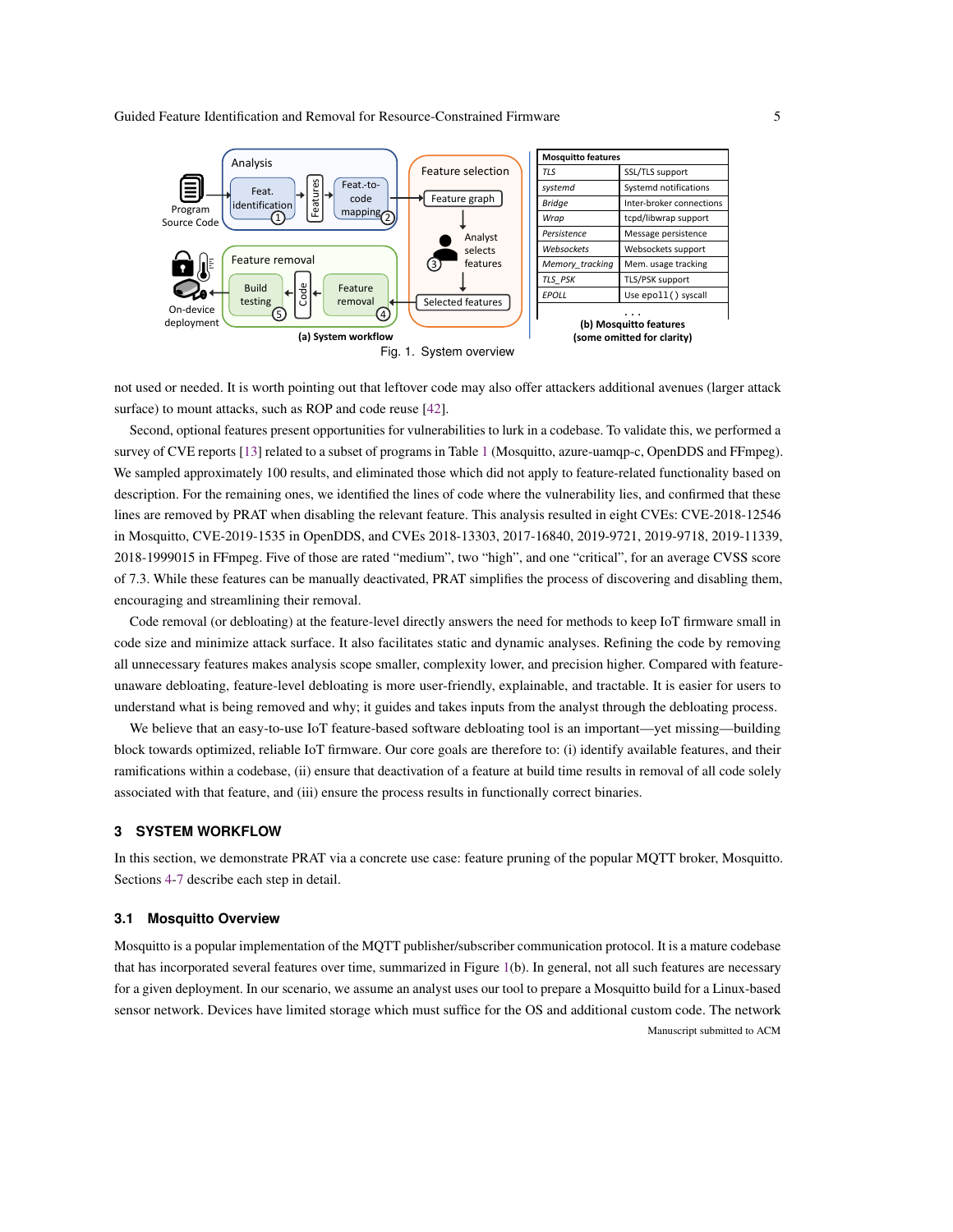exists in a controlled power generation building, and it is not connected to the Internet. The function is non-critical (environmental monitoring rather than process control) but access to the network nodes is difficult (most of the monitoring network exists within a reactor containment building) so software reliability is important. The process of feature selection is carried in 5 steps, described in the following and depicted in Figure [1\(](#page-4-0)a).

# **3.2 Step 1: Feature Identification**

First, PRAT identifies all features available within the source code. Feature information is not readily available or always documented, and therefore PRAT infers features by analyzing and filtering the build system options. We implement parsers to analyze the build system of the project and return a list of available features.

We term the remaining set of build options as the *candidate feature set*—in other words, those are options that are likely to control activation/deactivation of optional protocol features. As part of the feature identification step, we also have a process that filters out certain features from being displayed to the analyst. The default behavior—and that used in our running example—is to display all features to the analyst so they can determine which are important or not. However, if we want to simplify the process for the analyst further, we filter out features that would otherwise inundate the analyst with options. The feature identification step is described in greater detail in Section [4.](#page-6-0) In our example, the tool would identify the set of features in [1\(](#page-4-0)b).

# **3.3 Step 2: Feature-to-Code Mapping**

In the second step, PRAT identifies lines of code exclusively associated with each feature (i.e., lines of code whose purpose is to implement a given feature but are not associated with/necessary for any other functionality). This is necessary since, as outlined in Section [1,](#page-0-0) simply deactivating a build option associated with a feature does not guarantee full removal of all associated code. The process builds a set of binaries, each with a different build option—among those identified in step 1—turned off. All binaries are instrumented to collect *code coverage data* and executed on a set T of symbolically-generated tests. Differential analysis of code coverage allows PRAT to determine which code is associated exclusively with each feature. Because all the binaries are instrumented to track coverage information when we run a test against the binary, all code that gets executed is marked in corresponding coverage files. Seeing code being executed with one feature activated but not another means that the code block pertains to the feature being tested. Results of these tests are gathered and used to determine the lines of code associated with each feature (the process is described in detail in Section [5.](#page-7-0) The feature-to-code mapping is then converted to a graphical representation we call a *feature graph*. For a given source tree, a feature graph lists high-level features and associates each with source files and individual LOCs. Figure [2](#page-8-0) shows a simplified view of the feature graph for Mosquitto's *Websockets* feature.

# **3.4 Step 3: Feature Selection**

Feature graphs—described in detail in Section [6—](#page-10-0)constitute an easy-to-use decision-support tool for feature selection. Using a feature graph, the analyst: (i) identifies the set of available optional features; (ii) assesses the amount of code associated with each; and (iii) delves into the specifics of each feature's implementation. As the output of this step, the system receives back a set  $R$  of features that the analyst wishes to be fully removed from the code. In our example, the analyst identifies *Websockets* and possibly *TLS*, *TLS\_PSK* as superfluous (browser connectivity is not required, and the analyst decides that, given the controlled setting, encryption may be unnecessary and even hamper debugging).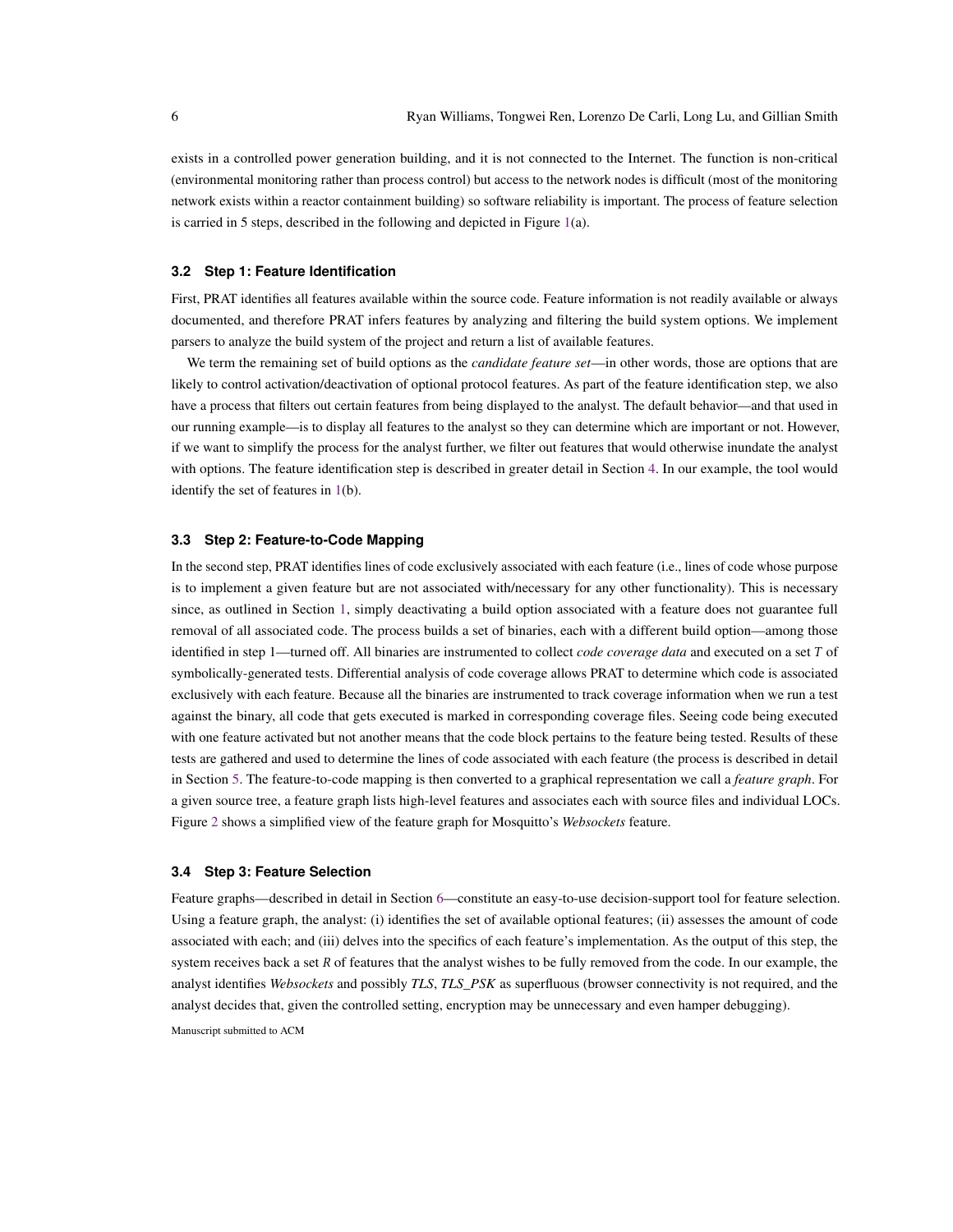#### **3.5 Steps 4-5: Feature Removal and Testing**

PRAT removes from the source tree all lines of code associated with the features in R. The modified source is then compiled into the final binary. The three identified features in our example still have code artifacts remaining in the source code when deactivated via build options. By using our tool, on average we remove an extra 46,396 LOCs, which amounts to an additional 2.9 MB reduction in the size of the compiled binary. The program binary is once again run through the set of test cases as well as rounds of fuzzing to ensure its functional correctness. We note that the extensive use of dynamic analysis, both in feature identification and testing, comes with some limitations. We further discuss these limitations, and motivate why we deem them acceptable, in Section [10.](#page-19-0)

# <span id="page-6-0"></span>**4 FEATURE IDENTIFICATION**

First, PRAT identifies a set of discrete, high-level features that can be selectively deactivated without breaking a software's core functionality. While many possible definitions of features are used in literature, we converged on one which is both practical and relevant to the user. Often, build options are used by developers to enable activation/deactivation of various pieces of functionality, which are important but not needed by all users of a software. This is a common practice in software development, and we use for our definition:

DEFINITION. *A feature is a set of lines of code which can be selectively activated or deactivated by operating on a single build configuration option.*

This definition has the advantage of encompassing portions of the source code which have been implicitly marked as optional—by defining them as toggleable via build-time options—by the software developer. This approach fits well with our workflow, as our goal is to operate on discrete features which do not have the potential to break core functionality of the program. Indeed, by definition none of the features which are exposed via the build system are necessary, and they can freely be removed should the analyst decide to do so.

It should be noted, however, that there may be additional code related to such a feature that remains in the source even when the related build option is turned off: the code associated with a build option generally represents a subset of the code that can be removed if the related feature is not needed. Indeed, our evaluation in Section [8](#page-11-0) shows that—somewhat counter-intuitively—a significant percentage of feature-related code may remain even when the relevant feature is disabled at build time.

Given these considerations, identifying features begins by analyzing build configuration files. Such analysis must, by necessity, be based on heuristics, which encode expert understanding of how configurations are created and used. We built specialized analyzers for two of the most popular build systems for C/C++, Make/cMake, and autoconf, and Cargo for Rust:

**cMake.** The analyzer builds the root project in the source tree using  $\text{cmake}$  -LA  $\mid$  grep BOOL, which returns a list of toggleable options. We posit that a feature which can only assume boolean values *true* or *false* corresponds to a user-defined feature (further post-processing is applied; see below).

Autoconf. The analyzer obtains a list of build-time options by executing configure -help, and retains those whose description includes the words "feature" or "optional".

Cargo. The analyzer parses Cargo.toml to find any defined features and returns a list of those that are non-default.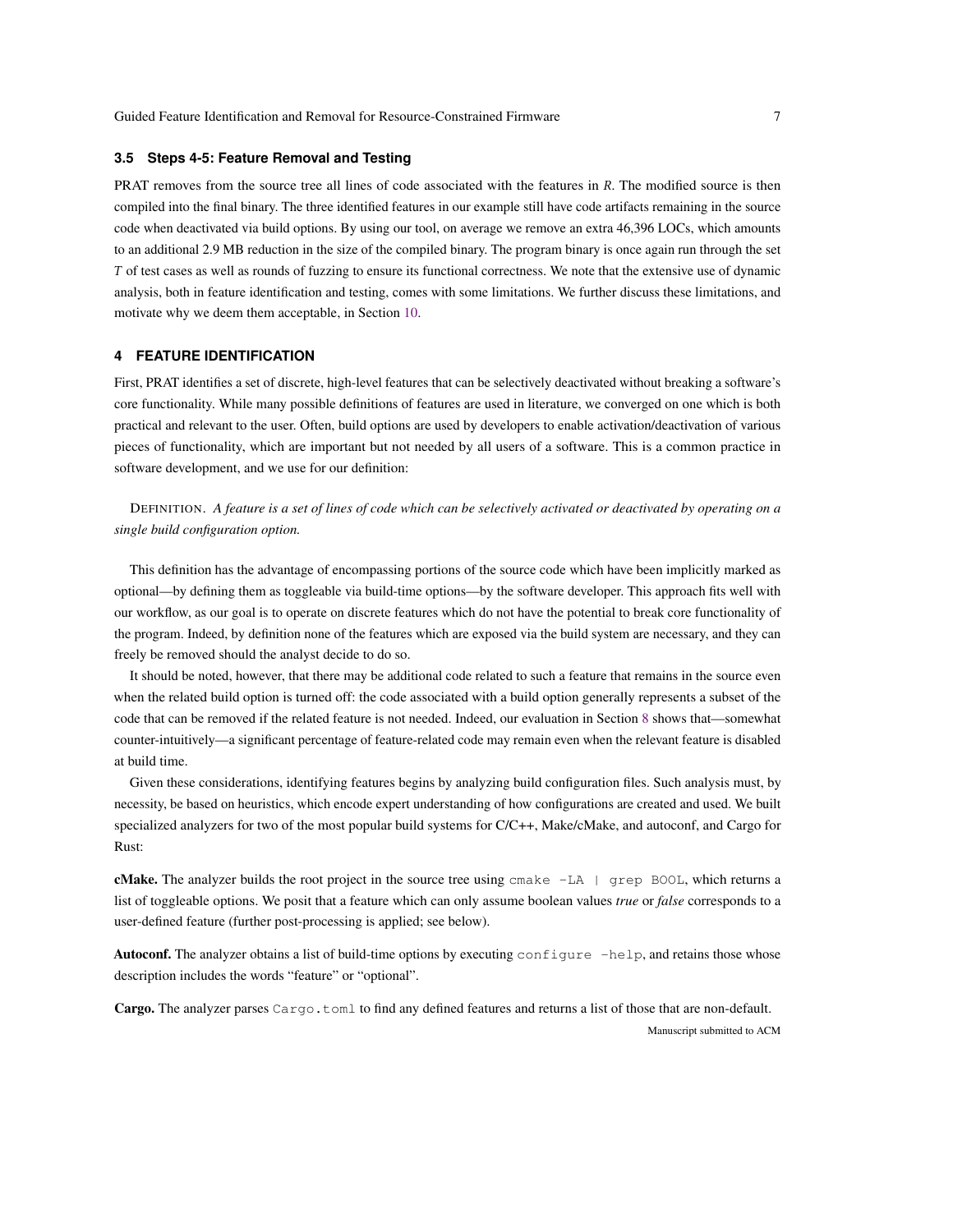Discussion. A possible issue is that of false positives. Build configurations typically intermix options related to high-level functionality with ones that control low-level aspects of the compilation, which are not directly related to lines of code (e.g., shared library location, optimization level). Most of these spurious options are standard across codebases and are automatically discarded by our parser. We further apply filters to hide features that are meant for debugging or other developer-specific options. These features are identified using simple heuristics about naming conventions for in-line directives.

Another issue is false negatives, since relevant features may exist that are not exposed to the build system. However, a detailed analysis of representative codebases (discussed in Section [8.2\)](#page-12-0) did not yield any such feature, suggesting that PRAT's feature discovery is robust.

The output of the feature discovery step is a set  $F = \{f_1, ..., f_n\}$  of *n* discovered features.

<span id="page-7-1"></span>

| <b>Algorithm 1</b> Feature-to-code mapping                                                                           |
|----------------------------------------------------------------------------------------------------------------------|
| <b>Input:</b> Program source P                                                                                       |
| <b>Input:</b> Set $F = \{f_1, , f_n\}$ of features in P                                                              |
| <b>Input:</b> Set $U$ of provided unit tests (if any)                                                                |
| <b>Output:</b> Set $\mathcal{D} = \{D_1, , D_n\}$ , where $D_i$ is the set of LOCs associated to feature $f_i \in F$ |
| 1: $\mathcal{D} \leftarrow \emptyset$ :                                                                              |
| 2: $S \leftarrow$ SYMBOLICTESTGENERATION(P);                                                                         |
| $3: T \leftarrow U \cup S$                                                                                           |
| 4: $B_{all} \leftarrow \text{COMPILE}(P)$ ;                                                                          |
| 5: $L_{all} \leftarrow \text{CoverAGEANALYSIS}(B_{all}, T);$                                                         |
| 6: for each $f \in F$ do                                                                                             |
| $P_f \leftarrow \text{DISABLEFEATURE}(P, f);$<br>7:                                                                  |
| $B_f \leftarrow \text{COMPILE}(P_f);$<br>8:                                                                          |
| $L_f \leftarrow \text{CoverAGEANALYSIS}(B_f, T);$<br>9:                                                              |
| $D_f \leftarrow L_{all} \setminus L_f;$<br>10:                                                                       |
| $\mathcal{D} \leftarrow \mathcal{D} \cup \{D_f\};$<br>11:                                                            |
|                                                                                                                      |

# <span id="page-7-0"></span>**5 FEATURE-TO-CODE MAPPING**

To ensure full removal of feature-related code from the target program, once the set  $F$  of features is available, PRAT proceeds to identify the subsets of source code that are exclusively associated with each feature. We perform this mapping at the granularity of individual lines of source code (LOCs in the following). We find that working with LOCs has two important advantages: (i) it is sufficiently fine-grained to be useful in practice, and (ii) it makes analysis results easily readable and understandable to a human analyst.

Our mapping algorithm uses dynamic analysis. The core idea is to compare *code coverage* achieved by instrumenting, compiling, and executing the same binary with and without a particular feature. After mapping back the executed binary instructions to the respective LOCs, LOCs that are only executed when a given feature is active are inferred to be exclusively related to that feature.

Like any dynamic analysis approach, the correctness of our algorithm is crucially dependent on exploring as many different code paths as possible. Therefore, we give considerable attention to accruing a comprehensive set of test cases, using symbolic execution to extend the unit tests that are typically distributed with a program's source code. The rest of this section describes our code coverage analysis and symbolic test generation. The overall procedure is outlined in Algorithm [1.](#page-7-1)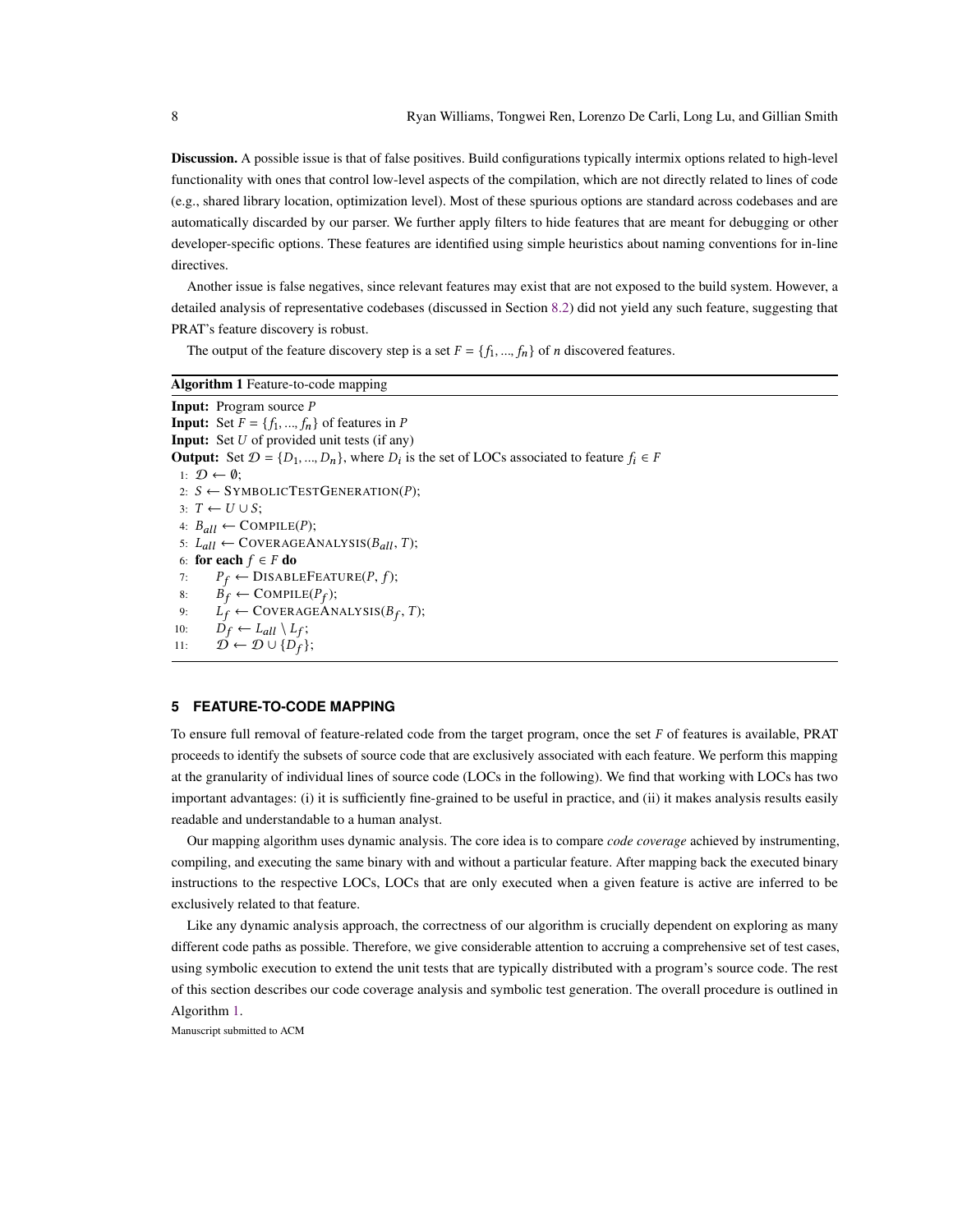<span id="page-8-0"></span>

Fig. 2. Simplified feature graph example (from Mosquitto)

#### **5.1 Per-feature Builds**

Given the set of features  $F$ , PRAT builds  $n + 1$  separate versions of the target program binary. First, our system builds a version of the binary with *all* features enabled (line 4 of Algorithm [1\)](#page-7-1). Next, it builds additional *n* versions where the  $i-th$  build has all features enabled except feature  $f_i$  (lines 6-8 in Algorithm [1\)](#page-7-1). This is typically the most time-consuming step in the feature removal process, as it requires re-compiling a potentially large codebase multiple times. Overall, the entire PRAT analysis pipeline takes on average 12.8 minutes to complete on the codebases evaluated in Section [8.](#page-11-0) We consider this acceptable as manually identifying all features in an unknown codebase, and tracking all the locations in the code where each feature is implemented, is likely to take significantly longer. Additionally, tools like ccache [\[3\]](#page-22-16) could be applied to further speed up the process via memoization. At this stage, we also discard build options that result in a failed compilation. This step outputs a set of  $n + 1$  binaries  $B_{all}$ ,  $B_1$ , ...,  $B_n$ , where  $B_{all}$  has all features enabled, and each binary  $B_i$  has all features enabled except  $f_i$ .

# **5.2 Code Coverage Analysis**

The next step (lines 5 and 9-11 in Algorithm [1\)](#page-7-1) leverages *code coverage analysis* to identify lines of code associated with each feature via an exclusion process. Code coverage instruments compiled binaries to determine which lines in the source code correspond to binary instructions that were executed in a given run. Consider the set  $L_i$  of lines of code returned by the tool when running  $B_i$ , i.e., the binary with feature  $f_i$  disabled. We posit that lines in  $D_i = L_{all} \setminus L_i$  (where  $L_{all}$  is the set of lines of code returned with all features enabled) represent the logical implementation of feature  $f_i$ .

#### <span id="page-8-1"></span>**5.3 Symbolic Test Case Generation**

Code coverage, to be successful, requires the availability of tests that make use of as many features as possible. We rely on a set of test cases  $T$ , to provide the highest-fidelity results.

First, this set includes the set of unit tests  $U$  shipped with the code, if any. For example, both azure-uamqp-c and OpenDDS ship with a comprehensive suite of unit tests which we used without modifications. However, other software tools (e.g., Mosquitto) may not ship with sufficiently comprehensive tests.

In order to ensure that the analysis can proceed regardless of the availability of  $U$ , we leverage symbolic execution to generate an additional set  $S$  of high-code-coverage tests.

It should be noted that, in general, symbolic execution is not the only approach that can be used to carry such task, however we found it to be the most effective one in our domain. Beyond symbolic execution, we investigated using state-of-the-art testing tools, namely the concolic executors QSYM [\[50\]](#page-23-16) and Driller [\[46\]](#page-23-17). However, both are based on Manuscript submitted to ACM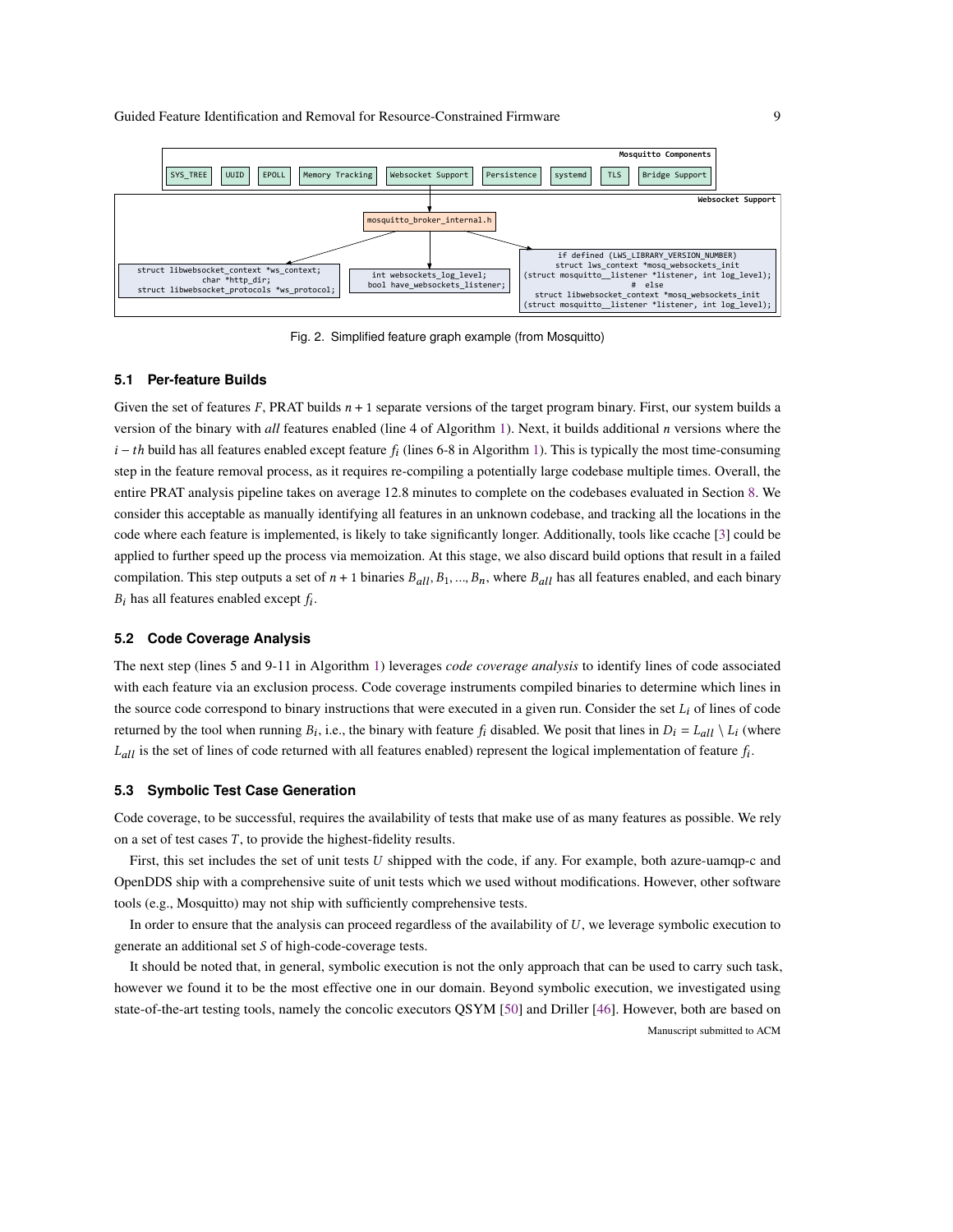| <b>Parameter</b> | <b>Option(s)</b> |
|------------------|------------------|
| libc             | uclibc           |
| runtime          | posix-runtime    |
| sym-args         | 0 3 4            |
| sym-files        | 2.4              |
| max-fail         |                  |
| max-time         |                  |

Table 2. General parameters used for test case generation via KLEE

<span id="page-9-0"></span>AFL [\[17\]](#page-22-17), which is not designed for fuzzing network protocols (network protocol implementations constitute some of the most relevant targets for our analysis in the IoT space). Integrating AFL file-based interface with network code requires either modifying the target program in non-trivial ways or engineering complex test harnesses [\[27\]](#page-23-18); while network-specific forks of AFL have been developed [\[16\]](#page-22-18), they are not integrated with concolic engines. Furthermore, we want the executor to generate a single test case for each new path explored in the codebase, which we can then simply replay against any variants of the same implementation.

Based on the considerations above, we leverage the KLEE symbolic execution engine [\[21\]](#page-22-19) to generate high-quality tests. KLEE is a symbolic virtual machine built on top of the LLVM compiler infrastructure, which aptly suits our needs. In particular, we use its capability to generate a test case for every new path that it explores. By running KLEE against a target, we can generate a suite of high-coverage test cases,  $S$ , even in the absence of bundled unit tests. Overall, the final set T of tests consist of  $T = U \cup S$ .

The test generation process is summarized in lines 2-3 of Algorithm [1.](#page-7-1) In particular, the SYMBOLICTESTGENERATION procedure in line 2 consists of the following steps:

- (1) Compile source code to LLVM bytecode
- (2) Run KLEE on the bytecode with a given set of parameters. When KLEE explores a new path, it generates a test case with the concrete inputs needed to traverse that path.

During code coverage analysis, KLEE-generated tests can be replayed against the actual protocol binary by using the klee-replay utility. This approach requires no modification of source code; the analyst can set the number (and corresponding size) of the symbolic variables and files that KLEE uses. To balance our tradeoff between runtime for test generation and code coverage achieved through our tests, we set parameters for max-fail and max-time. We run KLEE against our target protocols for 60 minutes and, on average, generate 4,369 tests.

# **5.4 KLEE Configuration and Alternatives**

Running KLEE requires setting arguments for the symbolic environment. However, PRAT strives to automate the entirety of the testing process so it is opaque to the analyst. Through testing various permutations of candidate parameters to KLEE, we settled on a default parametrization (given in Table [2\)](#page-9-0) that provided generally comprehensive results across different projects. If the operator desires to maximize code removal and has sufficient domain knowledge, it is possible to refine the set of symbolic arguments and files passed to the LLVM executable.

Given our domain knowledge of the protocols under test, we can run the LLVM executables with a targeted set of symbolic arguments and files. For example, if we want to exercise the functionality of starting a broker using a configuration file instead of command-line arguments, we can pass  $-sym-files \leq NUM>$   $\leq N>$  where NUM is the number of files of size N. Using knowledge of the system under test, we can target KLEE much more precisely; however, Manuscript submitted to ACM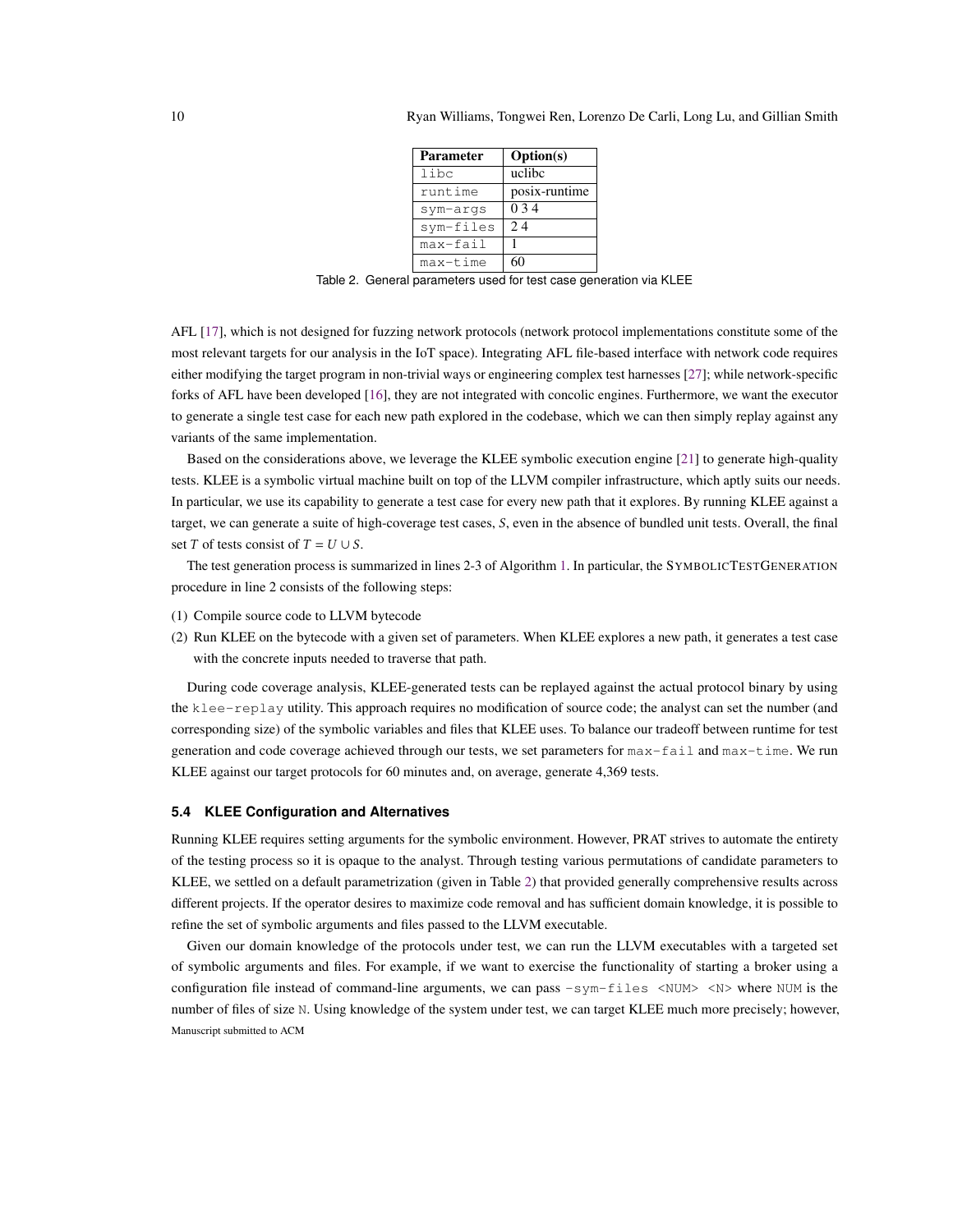since this knowledge cannot be assumed, we run KLEE using a standard set of parameters that tend to result in generally comprehensive coverage. In all cases, our targets were tested using the same set of parameters, shown in Table [2.](#page-9-0)

We also explored the option of augmenting the base unit tests in  $U$ , by making some of their inputs symbolic and "amplifying" their coverage. This requires much more manual effort, as the analyst needs to understand how the code base and unit tests work in order to properly flag variables in the source as symbolic. Results in Section [8.3](#page-13-0) suggest that this additional effort does not result in improved code coverage. Therefore, we do not consider this approach further.

Instead, to avoid requiring the user to manually modify the source code for symbolic execution purposes, we dismissed the idea of making individual variables symbolic for testing and instead left the target codebase untouched. This means that we run KLEE against our target binary with the aforementioned set of parameters without needing to manually insert any klee\_make\_symbolic calls. Utilizing KLEE in this way circumvents the need for manual instrumentation of the target codebase, and simplifies the overall workflow.

# **5.5 Correctness**

By design, Algorithm [1](#page-7-1) removes code conservatively, removing only those LOCs that are executed when the relevant feature is active, but not when the same feature is disabled. The algorithm **does not remove** LOCs that are never executed regardless of whether the feature is active or not. Thus, in the event that some feature-specific LOCs are not covered by the tests, they will not be removed through this process. This design purposely strives for soundness over completeness. It contains the effects of incomplete coverage, which thus results in the algorithm failing to remove all unused LOCs, but not in the removal of non-feature-related LOCs.

Overall, feature-to-code mapping outputs the sets  $D_1, ..., D_n$  of lines of code associated with each feature  $i = 1, ..., n$ ; and a *feature graph* (described in the next section).

# <span id="page-10-0"></span>**6 FEATURE SELECTION**

In the feature selection step, PRAT presents the results of feature identification and feature-to-code mapping to the analyst, who selects the features to be removed prior to deployment. A significant problem here is how to present the analyst with easy-to-understand and actionable information.

To address the problem, we devised the novel formalism of *feature graphs*. Despite its simplicity, we found this concept to be effective to quickly grasp both the set of available features and their footprint within a larger codebase. A feature graph is a directed acyclic graph (DAG)  $F = \{V, E\}$ . The set of vertices V includes nodes representing features, source files, and sets of lines of code. The set of edges E is constructed as follows. Consider a feature node  $f \in V$ , a source file node  $s \in V$  s.t. the file s contains the implementation of f, and a set of *n* lines of code (also represented by nodes  $l_1, \ldots, l_n \in V$ ) which reside in s and are executed only when f is enabled. Then, we establish an edge  $(f, s)$ . Furthermore, for each line of code of interest  $l_i$ , we establish an edge  $(s, l_i)$ . In practice, contiguous lines of code are merged in a single node to limit the complexity of the graph. Informally, this results in a DAG where the roots are features, intermediate nodes are source files, and leaves are lines within source files. Figure [2](#page-8-0) presents a simplified example of DAG, restricted to a single Mosquitto feature. In this case, the graph links Websocket support to the mosquitto\_broker\_internal.h header file and some of its content. Using the graph, a user can quickly descend from a feature into the source files where it is implemented, and—if necessary—examine the code implementing it. After completing the assessment, the analyst passes back to the system the set  $R$  of features marked for removal.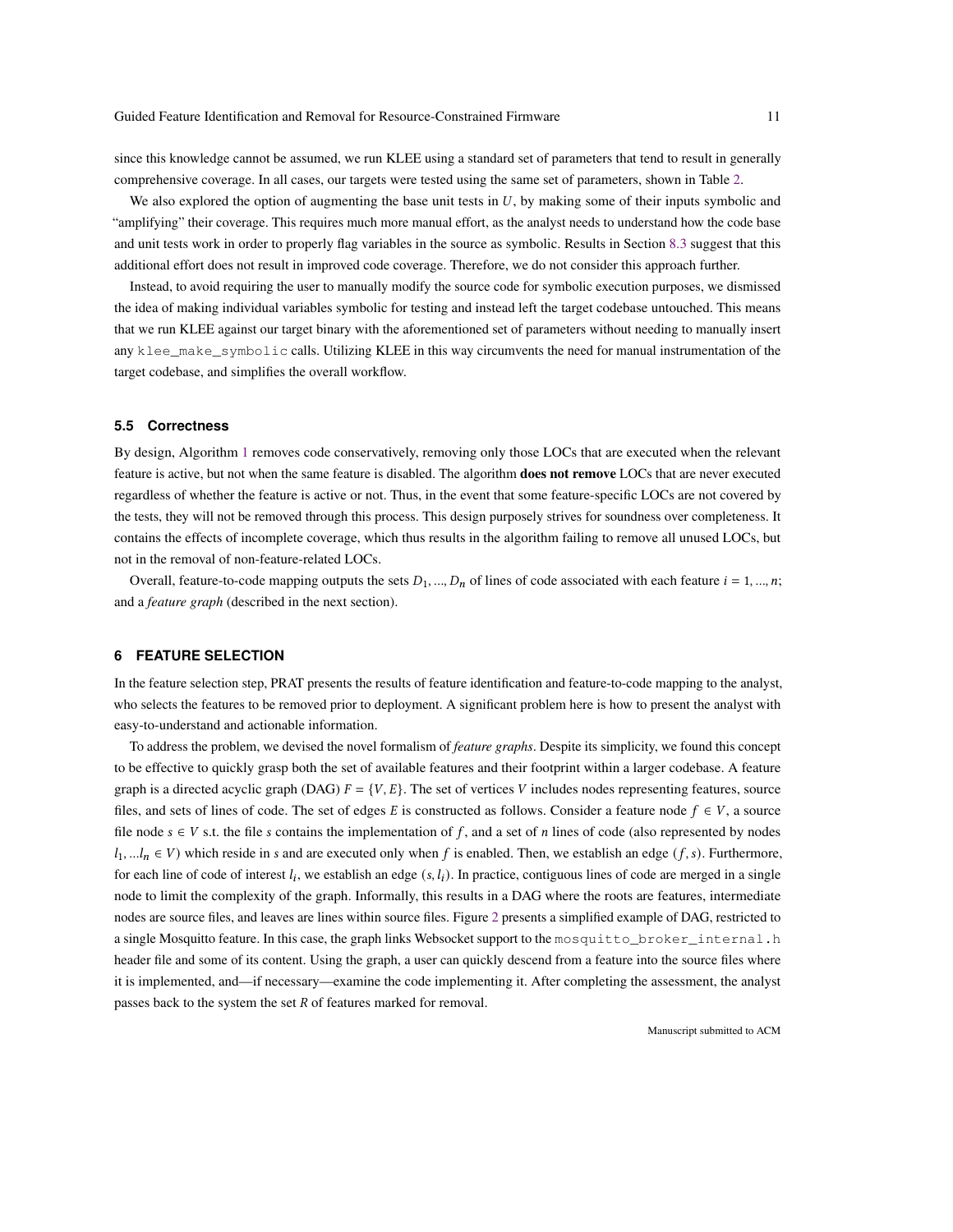<span id="page-11-2"></span>

| Program             | #LOCs     | #Source | Size [MB] |
|---------------------|-----------|---------|-----------|
|                     |           | files   |           |
| Mosquitto $[1]$     | 79,859    | 953     | 27        |
| azure-uamqp-c $[2]$ | 90,570    | 506     | 38        |
| OpenDDS [9]         | 2,589,799 | 5,457   | 380       |
| Quiche $[12]$       | 1,177,473 | 2,037   | 325       |
| FFmpeg $[14]$       | 1,241,433 | 7,196   | 341       |
| ravle $[15]$        | 135,727   | 264     | 23        |
| libaom $[11]$       | 452,822   | 1,158   | 273       |

Table 3. Characterization of codebases

# <span id="page-11-1"></span>**7 FEATURE REMOVAL**

In this step, PRAT receives the set of features to be removed,  $R$ , and the set of lines of code associated with each feature. It then performs feature removal by removing from the source the lines in  $\bigcup_{i\in R} D_i$ , and rebuilds the program binary. To ensure that the program continues to work correctly after feature removal, the system then re-runs the test suite,  $T$ , generated during feature-to-code-mapping and monitors the program's output for crashes and unexpected behavior.

# <span id="page-11-0"></span>**8 EVALUATION**

In this section, we evaluate PRAT in light of the following experimental questions:

- Question #1: can PRAT identify all features within a codebase? In section [8.2,](#page-12-0) we show that our feature analysis produces no false negatives and low false positives with no impact on the final binary.
- Question #2: does our approach to test generation create tests that achieve high code coverage? In Section [8.3](#page-13-0) we show that test generation based on symbolic execution results in high code coverage, providing confidence in PRAT's dynamic analysis approach.
- Question #3: does our feature removal approach lead to a measurable reduction in unused code? In Section [8.4,](#page-13-1) we show that PRAT results in the removal of up to an additional 29% lines of code, compared to the amount of code removed by manual deactivation of features at build time.
- Question #4: how does our approach compare to related work in the domain of software debloating? In section [8.6,](#page-14-0) we compare PRAT to Piece-Wise [\[38\]](#page-23-12), a state-of-the-art debloating tool. PRAT leads to an additional significant reduction in code and binary size.
- Question #5: do programs retain correctness after feature removal? In section [8.7](#page-15-0) we show the results of extensive testing via both symbolic tests and fuzzing on Mosquitto. Our analysis reached on average 84% code coverage without revealing any removal-related bugs.
- Question #6: is our approach generalizable? Sections [8.2](#page-12-0) and [8.4](#page-13-1) include evaluation of Rust codebases, demonstrating generalizability beyond C/C++. We further discuss support for multiple languages in PRAT in section [10.](#page-19-0)

We further conducted a user study to evaluate the effect of using PRAT on a developer's feature identification workflow. We separately discuss the study and its results in Section [9.](#page-16-0)

# **8.1 Implementation and Dataset**

Tooling. To evaluate our approach, we created a prototype implementing the PRAT pipeline described in Sections [3](#page-4-1)[-7.](#page-11-1) Internally, the prototype leverages  $g\text{cov}$  (for C/C++) and  $k\text{cov}$  (for Rust) to generate code coverage reports. The Manuscript submitted to ACM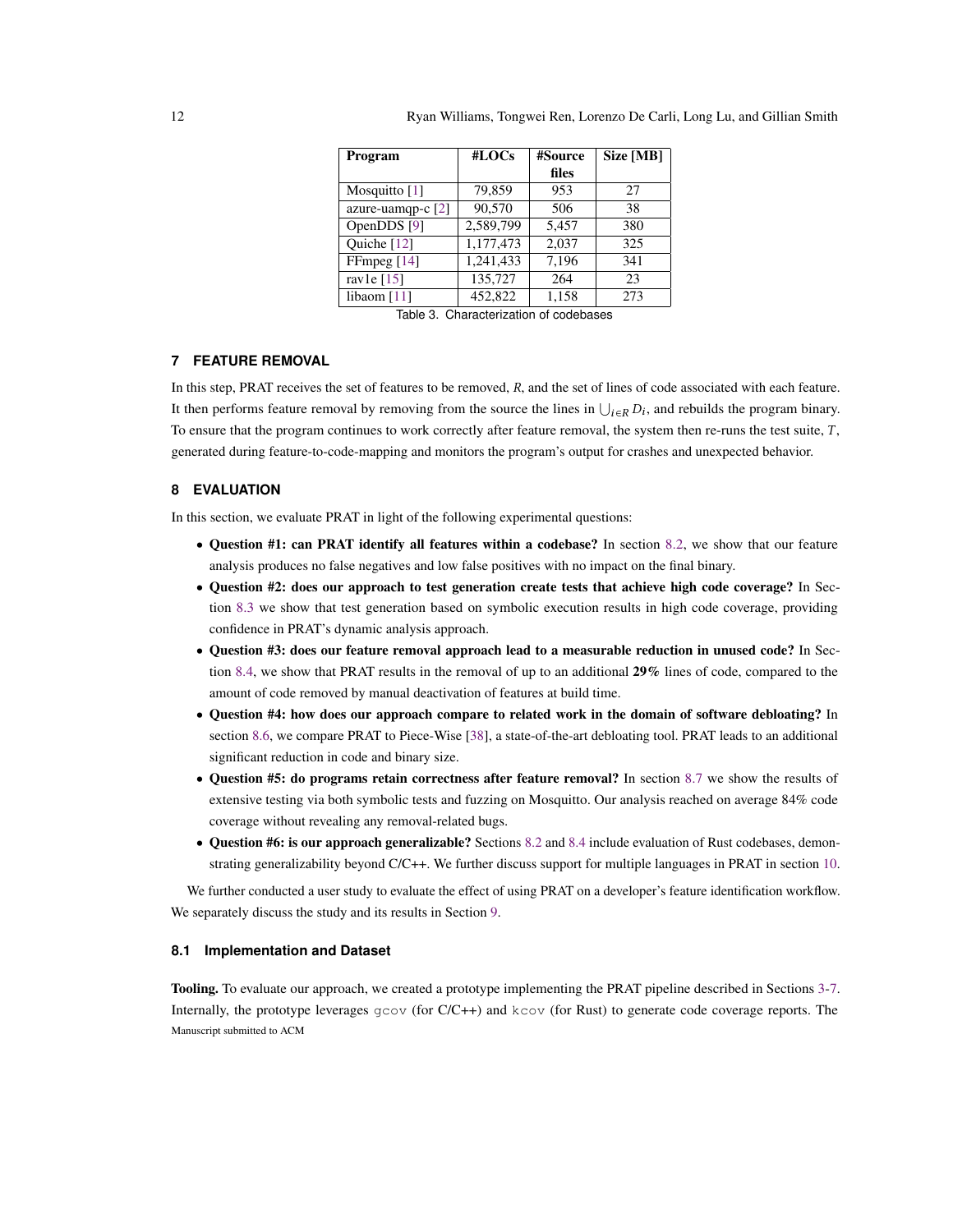<span id="page-12-1"></span>

| Program        | <b>All features</b> |                        |                   | No features (manual)   | <b>No features (PRAT)</b> |                        |
|----------------|---------------------|------------------------|-------------------|------------------------|---------------------------|------------------------|
|                | Code size [LOC]     | <b>Binary size</b> [B] | Code size [LOC]   | <b>Binary size</b> [B] | Code size [LOC]           | <b>Binary size</b> [B] |
| Mosquitto      | 18.983              | 1655112                | $18,345(-3.4\%)$  | 1245648 (-24.7%)       | $14,273$ ( $-25\%$ )      | 498156 (-70%)          |
| azure-uamqp-c  | 49.629              | 1250716                | 49,311 (-0.64%)   | 749564 (-40.1%)        | $35,293(-29%)$            | 701524 (-44%)          |
| <b>OpenDDS</b> | 207,936             | 47176232               | 206,514 (-0.68%)  | 46995256 (-0.38%)      | 202,498 (-2.6%)           | 39786816 (-15.7%)      |
| Ouiche         | 488,247             | 20237216               | 479,545 (-1.8%)   | 12714298 (-37.2%)      | 476,771 (-2.4%)           | 10533152 (-48%)        |
| FFmpeg         | 1.122.317           | 30400928               | 945,890 (-15.7%)  | 26057568 (-14.3%)      | $674,620$ (-40%)          | 19361728 (-36.3%)      |
| ravle          | 130,010             | 24480350               | 128,950 (-0.82%)  | 20382662 (-16.7%)      | $128,054(-1.5%)$          | 18060592 (-26.2%)      |
| libaom         | 344,554             | 3517928                | $336,944(-2.2\%)$ | 3444112 (-2.1%)        | $309,216(-10.3\%)$        | 3188680 (-9.4%)        |

Table 4. Code reduction for target programs (% represent reduction in LOCs and bytes compared to "All features")

prototype has been publicly released (ref. Section [14\)](#page-22-3). To validate the correctness of feature removal on the Mosquitto broker codebase (Section [8.7\)](#page-15-0), we built a fuzzing MQTT client based on the Boofuzz fuzzer [\[6\]](#page-22-20). We provide details on the fuzzer in Section [8.7.](#page-15-0)

Program Dataset. Table [3](#page-11-2) describes the program codebases used for the experiments (large codebase sizes are due to the inclusion of tests and other resources). We selected these seven codebases after an extensive review of opensource middleware protocols and multimedia tools. Ultimately, we converged on codebases that represent stable, popular implementations of mature functionality relevant to the IoT space.

#### <span id="page-12-0"></span>**8.2 Feature Analysis**

Methodology. In this section, we evaluate the effectiveness of PRAT in identifying optional features embedded in a codebase. We identify false positives and negatives by manually analyzing each codebase and collecting available features, and comparing the result with the list returned by PRAT. Manual identification of features was carried by two of the authors using the process detailed below. On average, each person spent 30 minutes per codebase. The union of these two sets of features was used as a reference for evaluating false positives and negatives. In order to collect features, we first obtained the list of build system flags, retaining those matching the definition of a feature described in Section [4.](#page-6-0) Further, to ensure that no hidden features (i.e., features not accessible to the build system) exist, we parsed and collected #define directives within the source code of all programs, manually comparing such variables with the identified features. This analysis did not reveal any features existing in the code but not accessible to the build system. Overall, our target codebases include 115 optional features. We were unable to support a total of 7 features across the targets; 2 of them were Windows-specific and thus incompatible with our framework, while 5 of them triggered various compilation bugs, which we determined to be unrelated to our infrastructure. The most interesting case was a bug we uncovered in azure-uamqp-c, where if no SSL implementation is specified to use, the code defaults to using OpenSSL. However, in the checks for the defined SSL implementation, in the unspecified, default case, the appropriate headers for OpenSSL are not imported. This results in compile-time errors, which were found through our feature extraction process. Following this discovery, we reported the bug to developers.

Results. In principle, feature identification could generate false negatives in two cases: (i) features configurable via the build system are not recognized; and (ii) features exists which are not exported to the build system. Mosquitto's build system defines 20 build-time options, azure-uamqp-c 32, OpenDDS 10, Quiche 5, FFmpeg 34, rav1e 16, and libaom 26. Of those, respectively 19, 16, 9, 4, 33, 14, 20 are features according to our definition. Our feature analysis (ref. Section [4\)](#page-6-0) identifies all 115 true features.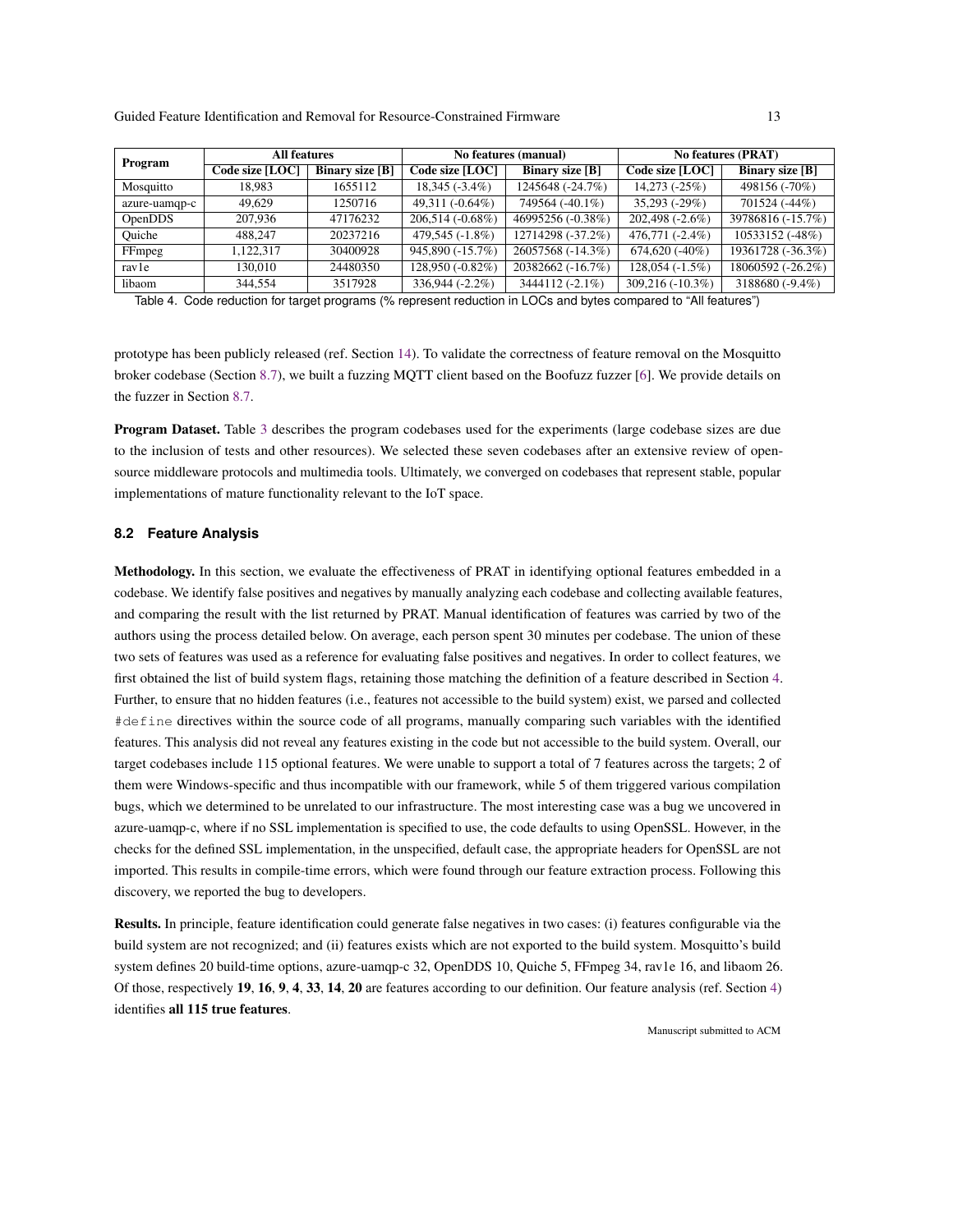<span id="page-13-2"></span>

False positives can be generated if feature analysis confuses non-feature build options for features. In our analysis, this only happens in 1 case. The lone misidentified feature is the option to build with or without a shared library. However, this build option does not affect the program binary and has no source code associated with it; therefore, including it in the analysis does not affect the final result.

# <span id="page-13-0"></span>**8.3 Symbolic Test Generation**

Before evaluating feature removal, we briefly discuss PRAT's approach to generate test cases using symbolic execution. As in any dynamic analysis-based system, we rely on exercising as much code as possible. Comprehensive tests allow our approach to identify feature-related code accurately.

In our case, symbolic execution can be implemented in one of the two variants discussed in Section [5.3.](#page-8-1) First, KLEE can be directly run against our program binaries. Second, existing unit tests (if any) can be manually modified to turn some of the concrete inputs into symbolic ones. We evaluated both approaches. Running KLEE directly against the binary results, on average, in 80.2% LOC coverage, while symbolizing existing tests results in 39.6% LOC coverage. Direct binary execution via KLEE achieves superior coverage; therefore, we do not further consider the symbolization of existing unit tests.

# <span id="page-13-1"></span>**8.4 Feature Removal: PRAT vs Manual Removal**

Methodology. In this experiment, we compare the effectiveness of PRAT in removing unwanted feature code, compared to manual removal. For each codebase in our set, we do the following. First, for reference we compile each codebase to a binary with all features activated. Then, for manual feature deactivation, we conservatively assume that the user can manually identify and turn off all optional features (except those resulting in compilation bugs, as discussed in [8.2\)](#page-12-0). After doing so, we compute both the #LOCs that actually get compiled, and the size of the compiled binary. Finally, we run PRAT on the codebase and configure it to remove *all* identified optional features, measuring both the resulting #LOCs and compiled binary size.

Results. Table [4](#page-12-1) describes, for each program in our evaluation set, source code size, and compiled binary size for a version of the program with all features enabled (columns 2-3). It then compares code reduction obtained by manual feature deactivation (columns 4-5) and our approach (columns 6-7). Figure [3](#page-13-2) provides a more in-depth look into the impact of our approach on the removal of individual features (for clarity, we randomly select 25 features across codebases). Note the log-scale y-axis; missing bars represent #LOC values of 0. In most cases, our approach results in a significant reduction Manuscript submitted to ACM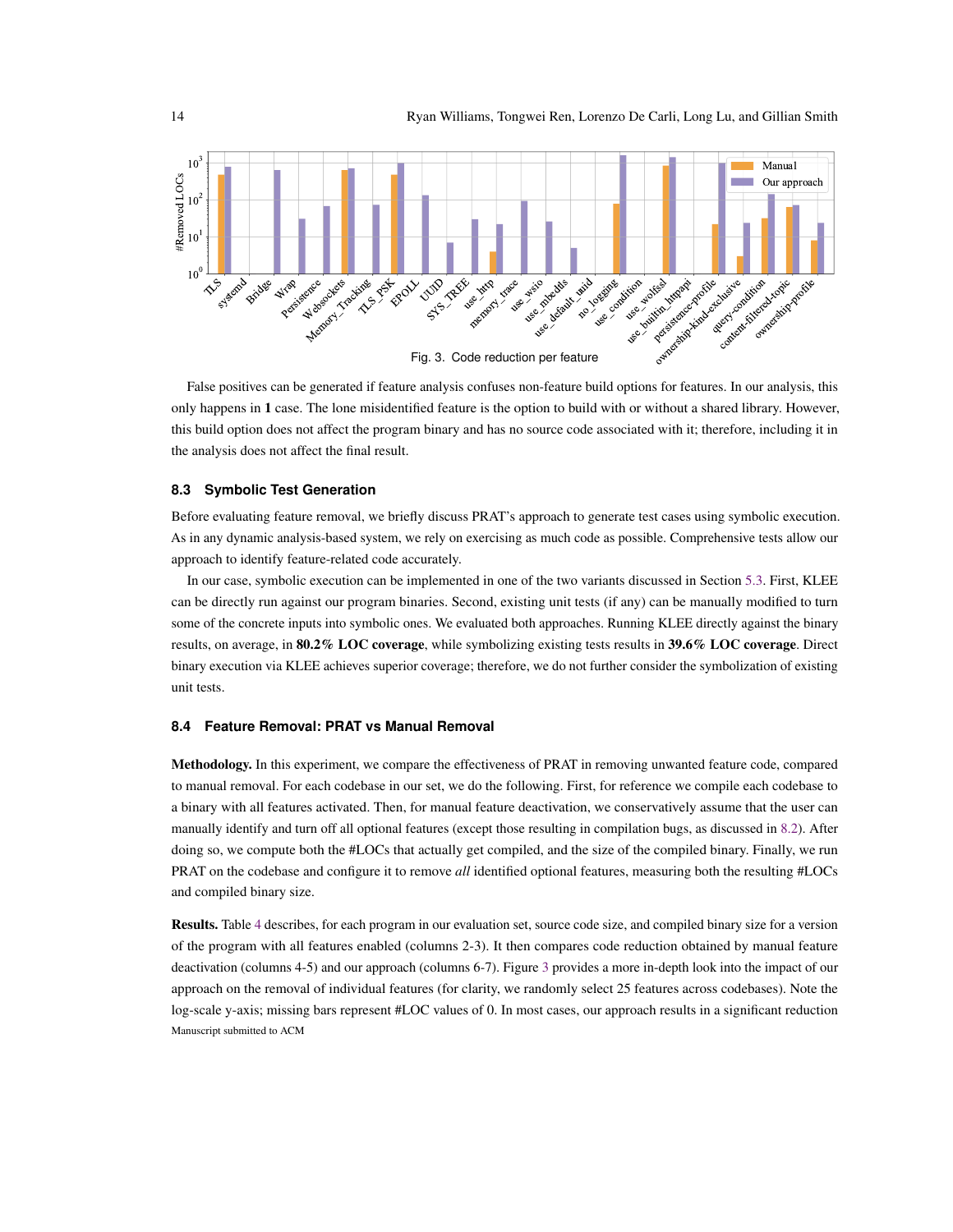```
static void unpwd__free_item(struct
  mosquitto__unpwd **unpwd, struct
  mosquitto__unpwd *item) {
  mosquitto__free(item->username);
  mosquitto__free(item->password);
  mosquitto__free(item->salt);
  mosquitto__free(item);
}
```
<span id="page-14-1"></span>Fig. 4. Example block of code which is not removed by toggling the TLS build-time option but is removed by PRAT (from mosquitto/src/security\_default.c). The code implements a utility function which frees items in memory which correspond to a username/password. This is only enabled when using TLS, so PRAT removes the function when the TLS feature is disabled.

in the size of the program source compared to manual feature deactivation. Overall, PRAT resulted in up to 29% more LOCs being removed compared to manual deactivation of feature-related options.

# **8.5 Characteristics of Code removed by PRAT**

The code that is additionally removed by PRAT tends to look like what might typically be contained within a preprocessor conditional group. In other words, it is code whose execution is predicated upon the availability of a feature. Determining why such code was not marked by conditional preprocessor directives (e.g., #ifdefs) is beyond the scope of our work. However, we suspect that this may be related to the presence of numerous developers on the same project, which creates ambiguity wrt. the purpose of specific blocks code. In other words, developers may not single out those blocks as belonging to a feature, out of concern that core functionality may depend on it. Incidentally, this observation highlights the potential applications of PRAT as a code understanding tool, as PRAT can quickly infer and display the ramifications of a given feature with the codebase. An example of code removed by PRAT is shown in Figure [4.](#page-14-1)

# <span id="page-14-0"></span>**8.6 Feature Removal: PRAT vs Piece-Wise**

Methodology. In this section, we compare PRAT to a state-of-art debloating algorithm, Piece-Wise by Quach et al. [\[38\]](#page-23-12). Differently from PRAT, Piece-Wise is a binary debloating technique and focuses on unguided unused code removal. It works by generating a fine-grained program dependency graph and only loading code that is truly needed at runtime. In order to evaluate Piece-Wise, we manually de-activate all optional feature, compile the code, and run Piece-Wise on the resulting binary for additional code reduction. We execute PRAT using the same procedure as in Section [8.4.](#page-13-1)

It should be noted that the above is an imperfect comparison. Much like in the manual removal case, when using Piece-Wise the burden of manually discovering and disabling optional features is placed on the user. Conversely, PRAT performs this function with high accuracy and automatically, as elucidated in Section [8.2.](#page-12-0) It is also important to point out that PRAT can complement a binary debloating tool such as Piece-Wise, rather than replacing it. Feature removal at the source code and binary level work at different levels of abstraction. Therefore, each approach is able to identify "bloat" which is not visible to the other one. In our last experiment, we examine the advantages of the combined approach by performing the removal of all features via PRAT and further debloating the resulting binary with Piece-Wise.

Results. Table [5](#page-15-1) compares the size of binaries generated by PRAT (column 3) with those debloated using Piece-Wise (column 4). We omit rav1e and Quiche, as they are written in Rust and Piece-Wise does not currently support this Manuscript submitted to ACM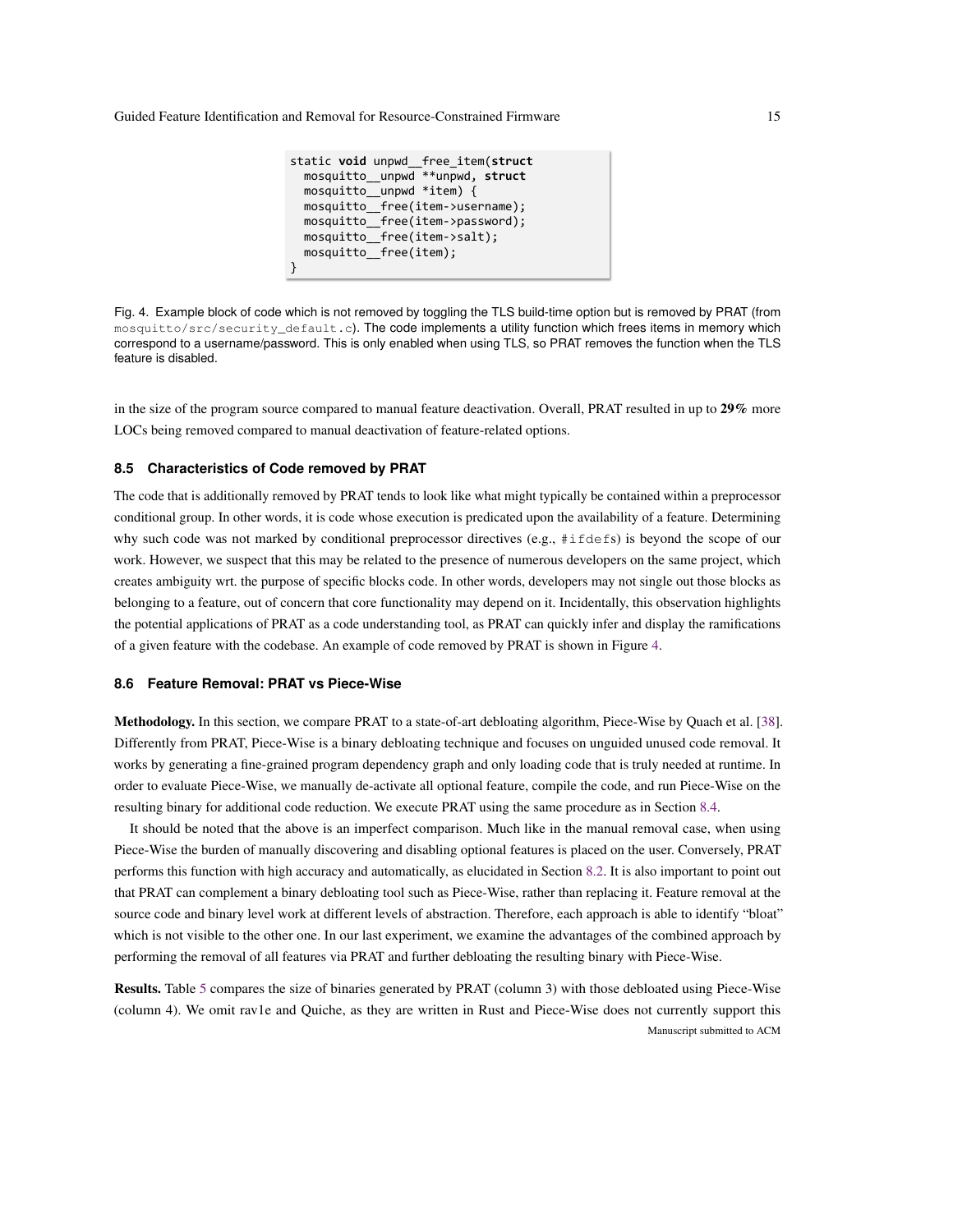<span id="page-15-1"></span>

| Program        | <b>Binary size</b> [B] |                           |                   |                   |  |  |  |
|----------------|------------------------|---------------------------|-------------------|-------------------|--|--|--|
|                | <b>All features</b>    | Piece-wise<br><b>PRAT</b> |                   | <b>Combined</b>   |  |  |  |
| Mosquitto      | 1655112                | 498156 (-70%)             | 569632 (-65.6%)   | 468080 (-71.7%)   |  |  |  |
| azure-uamqp-c  | 1250716                | 701524 (-44%)             | 743492 (-40.6%)   | 701332 (-44%)     |  |  |  |
| <b>OpenDDS</b> | 47176232               | 39786816 (-15.7%)         | 40232032 (-14.7%) | 38487792 (-18.4%) |  |  |  |
| FFmpeg         | 30400928               | 19361728 (-36.3%)         | 24632584 (-19%)   | 18796480 (-38.2%) |  |  |  |
| libaom         | 3517928                | 3188680 (-9.4%)           | 3189304 (-9.3%)   | 3187944 (-9.4%)   |  |  |  |

Table 5. Comparison of PRAT and Piece-wise (% represent reduction in bytes compared to "All features")

language. Binaries generated by PRAT are up to 17% smaller than those generated by Piece-Wise, which validates the principle of feature-aware code removal as an effective debloating technique. Column 5 in Table [5](#page-15-1) summarizes final binary size for each program in our dataset, when using both PRAT *and* Piece-Wise. Results show that using both tools in combination results in a modest improvement over PRAT alone, suggesting that it may be useful to combine source codeand binary-based debloating.

#### <span id="page-15-0"></span>**8.7 Correctness**

Methodology. In this section we evaluate the correctness of PRAT's output using Mosquitto as a case study.

First, when mapping LOCs to a certain feature, PRAT must avoid false positives and minimize false negatives. To verify this, we parsed the output of code coverage analysis to generate code comparison reports which display, side-by-side, the original code and the code post-debloating, highlighting feature-relevant code. We then manually inspected these reports to identify inconsistencies.

Second, even when LOCs are correctly mapped to features and removed, it is important to ensure that the final compiled binary still works correctly. We evaluated the correctness of the codebase using a testing-based approach. First, we run available tests against the debloated codebase, which did not evidence any newly introduced bug. Second, we carry further analysis on Mosquitto by complementing existing tests with fuzzing. In particular, we built a custom MQTT fuzzing engines based on the popular Boofuzz fuzzer [\[6\]](#page-22-20). Fuzzing as a testing strategy was not considered or employed during the design and implementation of PRAT; therefore, we consider it a useful "sanity check" with potential to uncover issues not otherwise identified. To keep execution times practical, we did not test all possible combinations of features; rather, we generated 8 variants of Mosquitto. We started with a binary that includes all features, which represent variant 0. This also gives us a baseline for #crashes present in the source prior to feature removal. We generated variants 1 to 7 in this way: variant *i* is obtained from variant  $i - 1$  by selecting and deactivating a feature that was active in variant *i*.

Finally, in principle, it is possible for features to be dependent on each other in such a way that removing a feature may break another one. Throughout the analyses of all the target programs, there have not been instances of multiple features utilizing or overlapping the same code blocks. They are outside of the core components of the project, and are fairly compartmentalized in that fully removing a given feature will not break the build. Should this situation arise, we expect that removing a feature without removing dependent features would result in breaking the build, which would still prevent an incorrect implementation from being generated.

Results. Review of code comparison reports did not provide evidence of any incorrectly identified or missing lines of code; we, therefore, conclude that our approach successfully identified all code related to the target features in Mosquitto.

Table [6](#page-16-1) shows code coverage results obtained via fuzzing, including the time for which each fuzzing session was run. Diminishing execution times are due to the fact that removing a feature entails that related code paths no longer exist, Manuscript submitted to ACM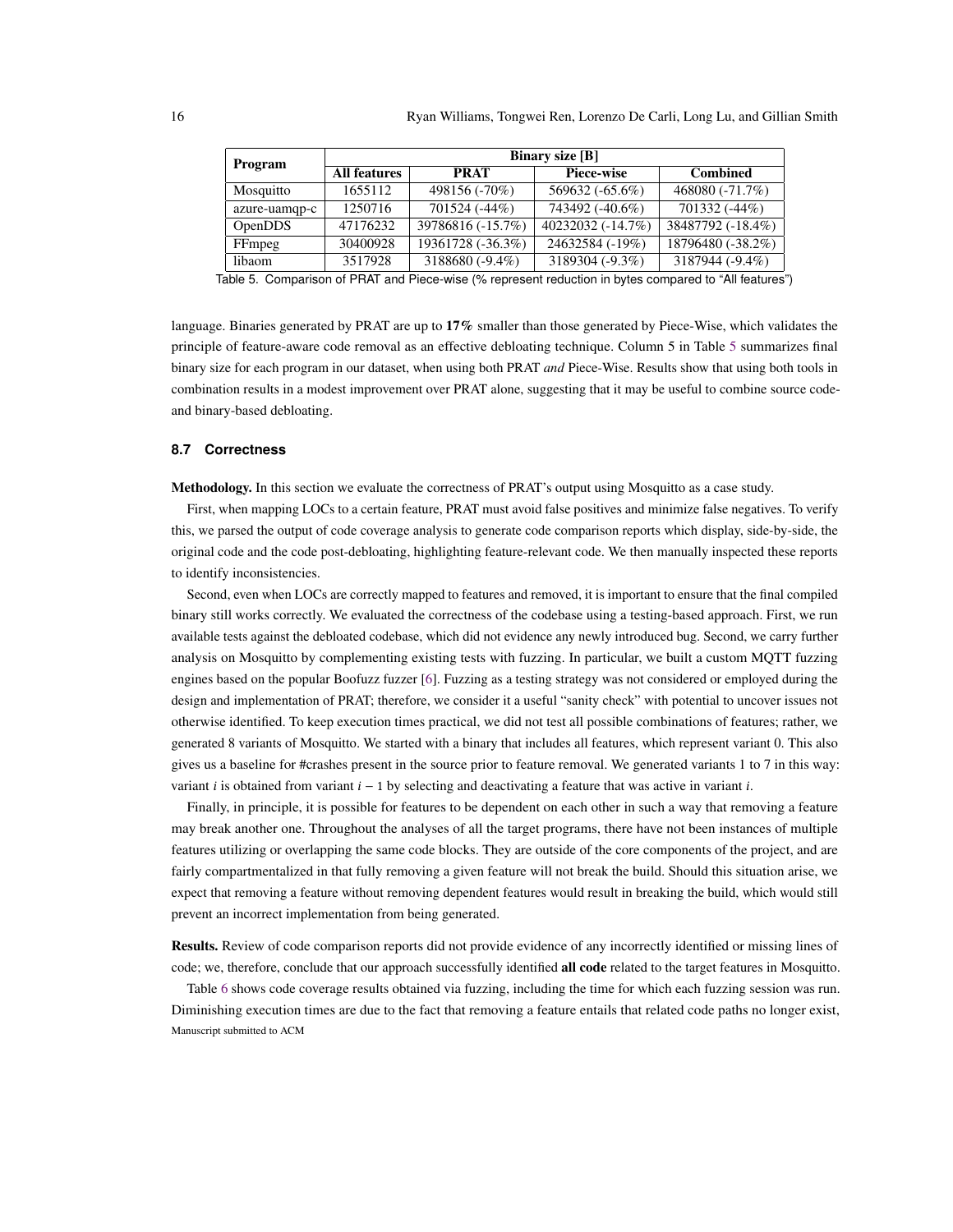<span id="page-16-1"></span>

| <b>#Removed Features</b> | <b>Lines of Code</b> |         | <b>Functions</b> |              |         | <b>Total Time [min]</b> |     |
|--------------------------|----------------------|---------|------------------|--------------|---------|-------------------------|-----|
|                          | <b>Total</b>         | Covered | Coverage         | <b>Total</b> | Covered | Coverage                |     |
| 0                        | 10087                | 6428    | 63.7%            | 377          | 319     | 84.6%                   | 108 |
|                          | 9666                 | 6209    | 64.2%            | 370          | 314     | 84.9%                   | 105 |
| 2                        | 9232                 | 5870    | 63.6%            | 339          | 289     | 85.3%                   | 67  |
| 3                        | 8819                 | 5532    | 62.7%            | 332          | 281     | 84.6%                   | 62  |
| 4                        | 8079                 | 4841    | 59.9%            | 326          | 261     | 80.1%                   | 59  |
|                          | 8013                 | 4853    | 60.6%            | 324          | 260     | 80.2%                   | 56  |
| 6                        | 7112                 | 4566    | 64.2%            | 296          | 251     | 84.8%                   | 41  |
| 7                        | 6927                 | 4380    | 63.2%            | 292          | 247     | 84.6%                   | 36  |

Table 6. Results of fuzz testing for 8 variants of Mosquitto

resulting in a shorter fuzzing session. For all but one variant, fuzzing covered  $>60\%$  of LOCs and  $>80\%$  of functions, without identifying any bug that was not originally present prior to feature removal. While dynamic testing does not *guarantee* functional correctness, or the complete absence of bugs, supplementing unit tests with fuzzing provides extra assurance that our feature removal did not inadvertently break another component. These results give us confidence that our approach results in functionally correct source code.

# <span id="page-16-0"></span>**9 USER STUDY**

An important experimental question concerns the usability of PRAT and the information it generates, including feature graphs. To evaluate this question, we carried an IRB-approved user study designed to compare how participants would interact with PRAT versus how they would go about the process of feature identification and removal manually. The goal of the study was to answer the following high-level research questions:

- Question #1: Does the notion of "feature" as used by PRAT align with the intuitive notion of feature used by expert during code analysis? While discrepancies exist, semi-structured interviews show that most participants used a working definition which directly matches the one used in PRAT's design.
- Question #2: Does PRAT provide information useful to simplify code understanding? Participants' impressions of the tool were largely positive and show that PRAT has potential to simplify the feature identification workflow, and provides useful information to human experts.
- Question #3: Can PRAT improve human performance in feature identification tasks? While we acknowledge that performance is expected to be highly dependent on expertise and the specific codebase under examination, results using PRAT show significant improvement in accuracy over manual code analysis.

# **9.1 Overall Study Design**

The primary goal of the study is to understand whether software developers are likely to find PRAT useful and easy to use. As such, each participant in the study was asked to complete two tasks: (1) identifying code pertaining to a given codebase feature via manual analysis; and (2) completing the same task using PRAT. Tasks were conducted using a think-aloud protocol. Through observing the participant during the task, we could follow their intuition for defining what a feature is and determining where a given feature is implemented in a code base. Further, after completing the tasks, each participant was involved in a semi-structured interview in which we asked the following four questions:

• Was there a discrepancy between your definition of a feature and PRAT's? Defining what a feature is can vary from person to person. It is important that PRAT's definition of a feature is commonly held.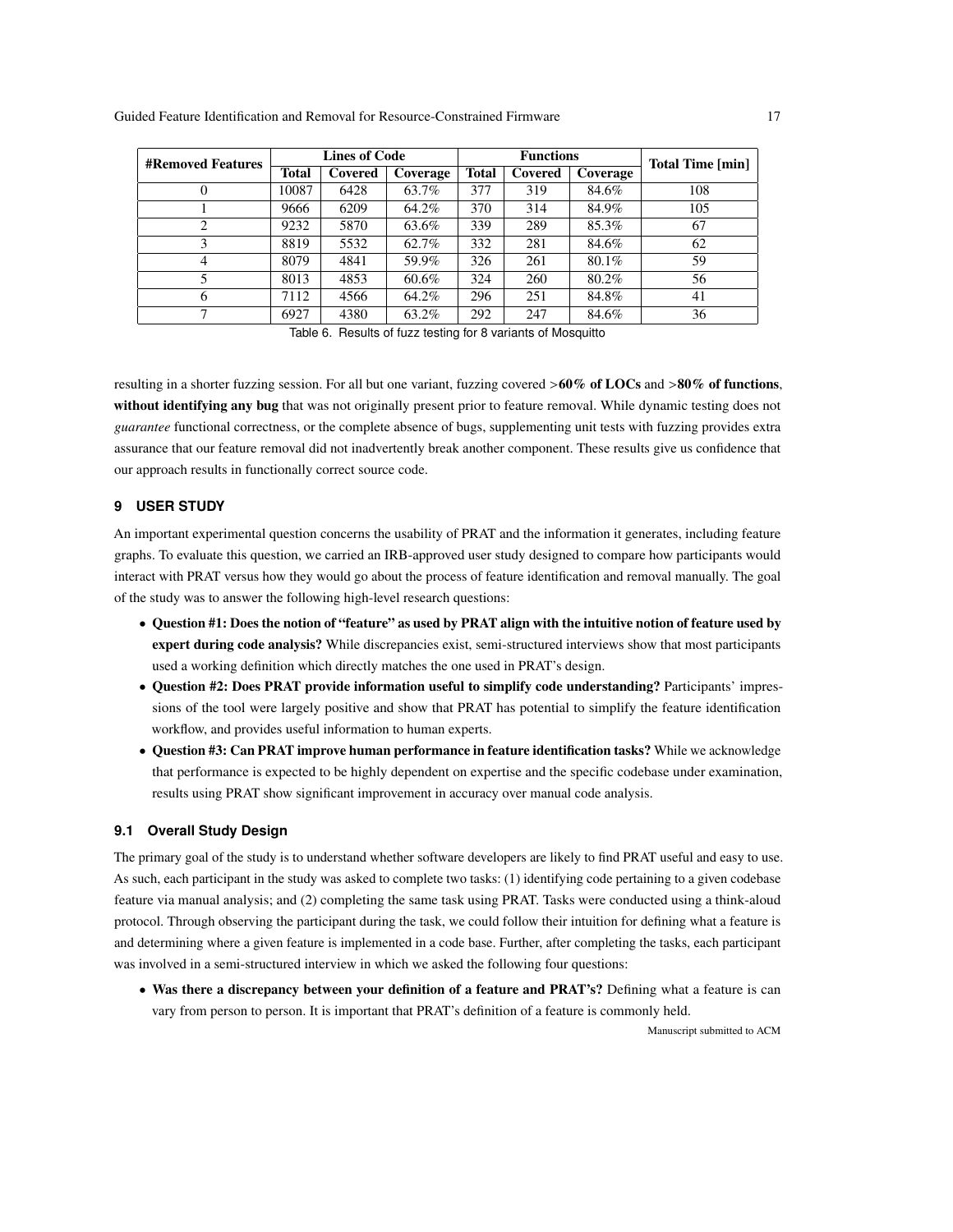- How did PRAT impact your workflow for feature identification and removal? When evaluating the usability of PRAT, we need to guarantee that the benefits of using PRAT are worth learning a new toolchain.
- Is PRAT's notion of a feature graph/web page output intuitive? The artifacts that PRAT outputs are important for guiding a user through feature removal. Thus the reports need to be intuitive to users.
- What are some pros and cons of using PRAT over manual identification and removal? An open question for potential improvements to PRAT is useful to see if there are common improvements users would like to see.

During the experiments, we also measured human performance as number of lines of code correctly identified (discussed below).

## **9.2 Participant Recruiting**

Initial participants were recruited via email and word-of-mouth advertisement among the CS graduate student population at Northeastern University and Worcester Polytechnic Institute; the rest were recruited through snowball sampling. We consider this user population (predominantly young graduate students) appropriate to test given our goals; as it ensures that participants are generally familiar with software development, but unlikely to have prior experience with the codebases under examination (which could skew results). Prior to the actual study, we conducted pilot testing with two subjects. For the actual experiment, we recruited 10 participants, consisting of 3 women and 7 men aged 24-35. One participant worked in industry while the remaining were graduate students. According to best practices, this sample size is appropriate for a semi-structured interview design like ours [\[33\]](#page-23-19).

The recruiting materials indicated that the study would take 30-60 minutes and focus on the usability of a new tool used for program debloating. Participants were asked for consent to being recorded and compensated with a \$15 gift card.

#### **9.3 Study Protocol**

At the beginning of each session we explained the task and the participant's role at a high level. We asked that the participants talk aloud to explain their thought process for each of the subsequent tasks. We presented the study to the participants as a task asking them to define what would constitute a feature agnostic of code base, and once they defined a feature, how would they go about finding all the implementation locations withing a given code base.

We then gave participants the Mosquitto [\[1\]](#page-22-4) code base for experimenting with. They first started by proposing a definition of a feature as it relates to Mosquitto. Next, we asked them to explain how they would find all the implementation locations for one of the features they selected. Finally, we asked them to go about manually removing a given feature using the methodology they outlined.

After we gave participants the task of manually removing a feature from Mosquitto, we introduced them to PRAT. Once we explained PRAT to the participants, we asked them to use the tool to remove the same feature they had previously removed manually. Next, we asked the participants to examine the feature graph that PRAT generated, and explain whether the artifacts were intuitive or otherwise useful to the process. We visualized feature graphs as hierarchical HTML documents. The reports listed each files containing relevant lines; clicking on a filename would display a colorized representation of the lines located by PRAT.

While our experiments are within-subjects, we did not compensate for learning effects as we postulate that such effects do not arise. In our design, we asked each participant to carry manual analysis first, and then use PRAT. Because the set of lines identified by PRAT is independent of the user understanding of a given feature, the experience gained during manual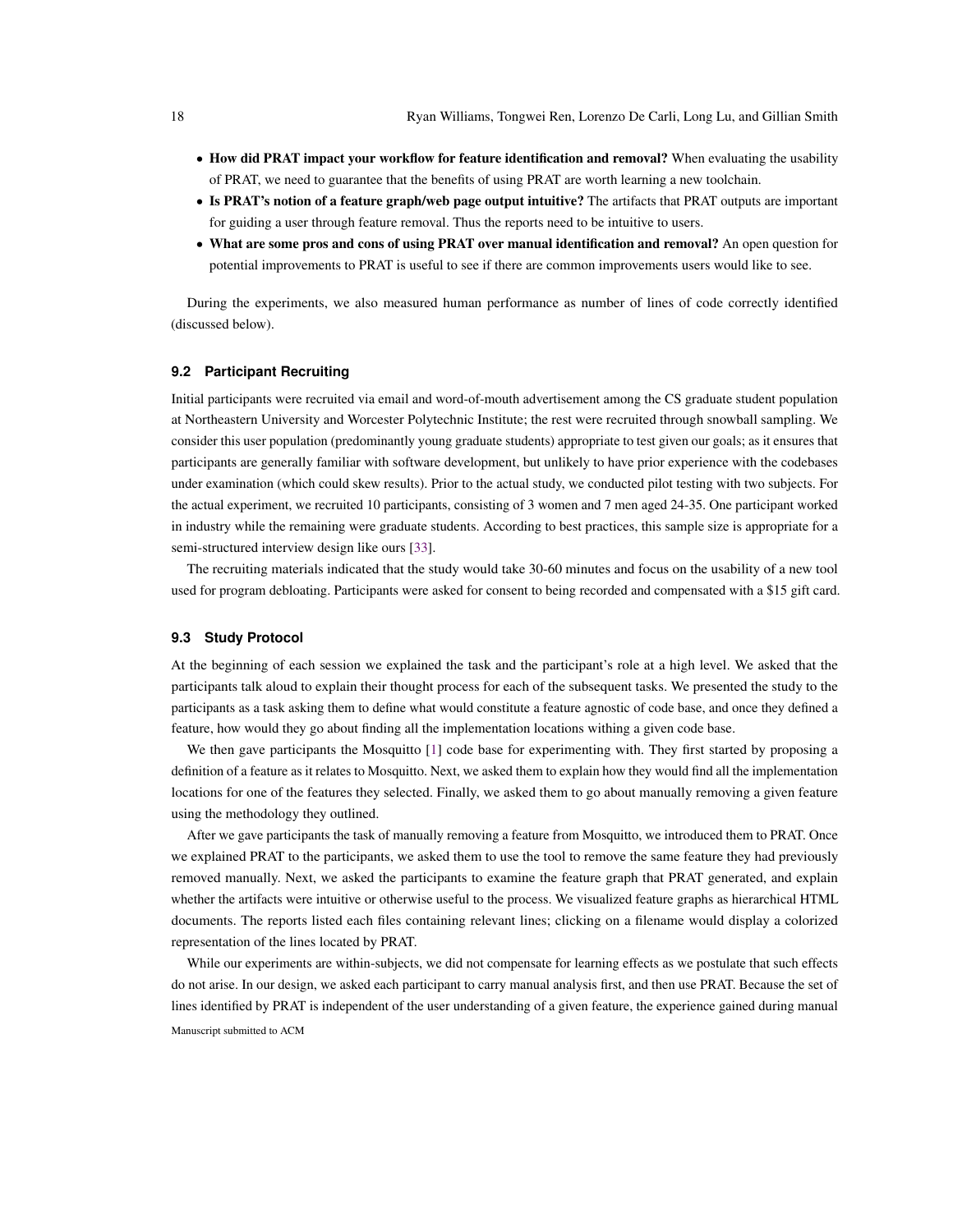analysis is irrelevant to the output and performance of PRAT. Conversely, a different design involving using PRAT before manual analysis would risk incurring in such effects.

# **9.4 Data Collection**

Due to the impact of the COVID pandemic, 7 sessions were conducted in person, and 3 were conducted remotely. The procedure was identical in both cases: during interviews, notes of user responses to our questions were taken; the subsequent analysis and results were generated based on these notes. We also recorded task completion time and number of lines correctly identified for each user and task.

# **9.5 Interview Results**

We now present the results from our study's four questions.

Feature definition. Of the 10 participants, 3 defined the notion of a feature differently than the definition used by PRAT. One participant defined a feature as any component used by the codebase. This did not imply that the user had control over its configuration. Another participant said a feature was any formatting properties of a codebase such as ordering of fields in a packet. A third participant stated a feature to be the overview of an application. This would be the application's UI, name, or contents returned by running man against the target. The remaining 7 participants defined a feature in the same way as PRAT.

Impact on workflow. When asked how using PRAT would impact a participant's workflow, 6 participants responded by saying it speeds up the process of feature removal significantly. 3 other users did not explicitly comment on workflow speed-up, and 1 qualified that PRAT could speed up the workflow on large codebases, but smaller codebases could be analyzed more quickly by hand. 2 participants stated that PRAT is helpful for removal of useless code beyond what compiler optimizations can typically capture. According to 3 participants, PRAT may produce output that could be difficult for non-technical users to understand, and in instances of small codebases it may be easier to manually grep through the project to find code to remove. Another 2 participants stated that PRAT makes code understanding much simpler as the tool shows what the code to remove looks like, as opposed to just showing how many LOCs to remove. Seeing the context of the code block is a helpful aid for feature removal.

Feature graph and reports. All 10 of our participants responded that they thought the HTML-based reports PRAT generates are useful for guided feature removal. Of those, 3 participants stated that the feature graph can be unnecessary, especially if the user is unfamiliar with code. Another 4 of the participants said that the HTML reports give a simple, and effective overview of the targeted feature in the context of its source files. One participant preferred PRAT's stdout output, but followed by saying the HTML report is good for someone less familiar with the code as it is easier to understand. Three participants also suggested that the HTML reports be made to look a little more like code commit diffs on GitHub, since our reports are similar to that already.

Pros and cons. 3 participants responded that the automation is one of the biggest advantages of PRAT; with one participant specifically mentioning that an automated and complete workflow provided by PRAT makes the results more reliable than trusting a user's manual work. All of participants said that PRAT is fast and can save users a lot of time. But 2 participants also mentioned that large codebases may increase PRAT's running time because of multiple compilations PRAT needs when it analyzes programs in order to generate coverage diffs. Two of the participants stated that PRAT is easy to use, and Manuscript submitted to ACM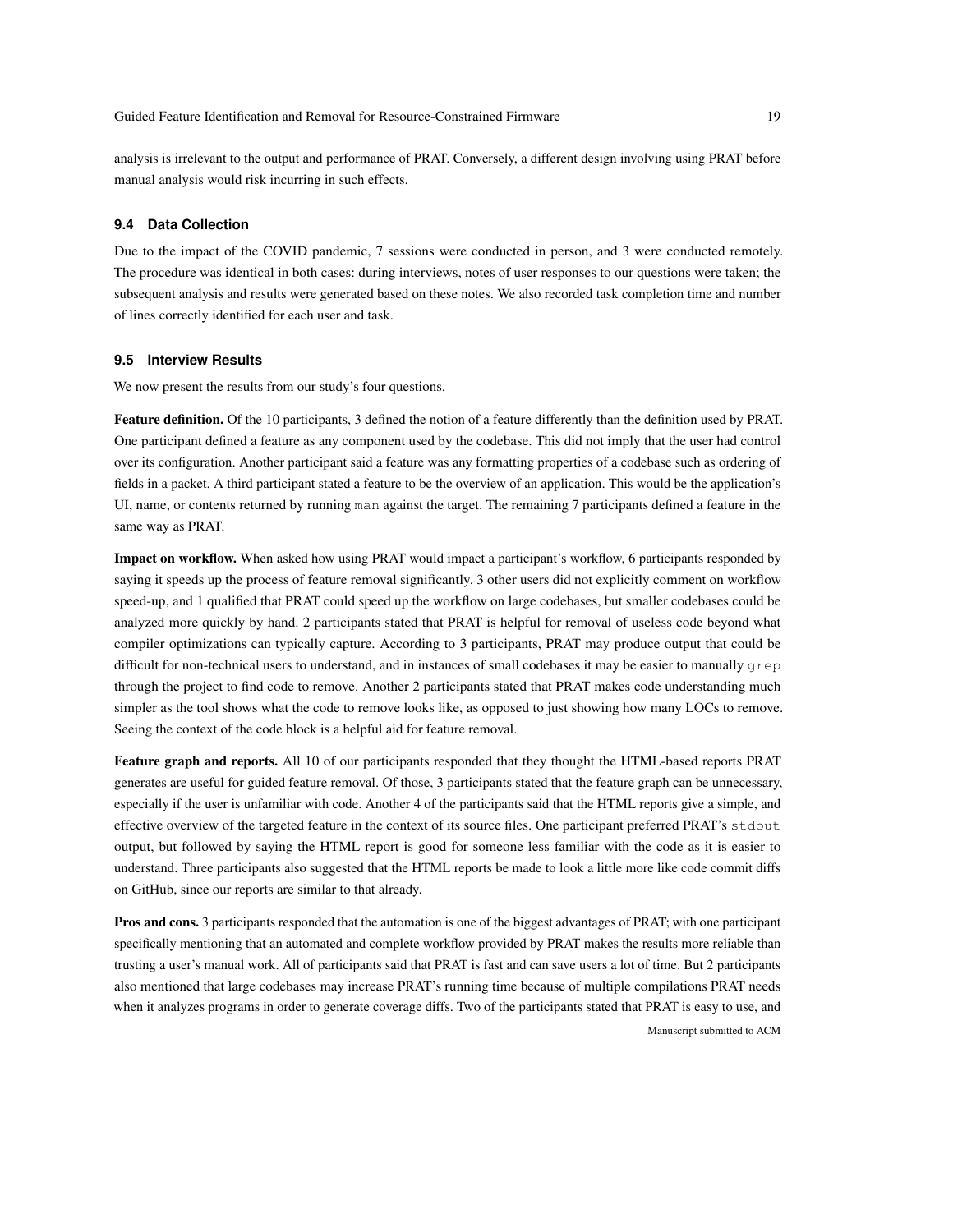another 2 participants also suggested that it will be better if PRAT can provide a UI window for users to not only view results, but to interact with it during the removal process. Although one participant responded that they think PRAT's results are reliable, 3 participants said that PRAT still has the risk of introducing new bugs into programs, like breaking other features by removing incorrect code. Furthermore, the 3 users which provided a definition of feature different from PRAT's consistently stated that they would consider PRAT useful as a code understanding tool, but not as a debloating tool. One further qualified that they would prefer performing the actual debloating by hand, relying on their own skills.

# **9.6 Performance Results**

We measured time for manual and PRAT-based feature identification; to avoid ambiguities, all times were rounded to the minute. However, we did not use these measures to quantify performance for two reasons: (i) due to the thinkaloud protocol, it is likely that actual times would be lower in a non-lab setting; and (ii) performance of PRAT-based identification is dominated by compilation time and thus codebase-dependent. We report the measures for completeness: the mean manual tasks completion is 12 minutes (standard deviation is 4 minutes); all PRAT-based tasks completed in 2 minutes.

A more interesting question concerns accuracy, in terms of number of lines of code identified. On average, participants identified 2% of relevant lines of code (standard deviation 2%). All PRAT-based tasks identified all relevant lines of code, as verified in our correctness evaluation (ref. [8.7\)](#page-15-0).

#### **9.7 Take-Aways**

Review of the semi-structured interviews evidences that PRAT's definition of feature aligns with most user's intuitive understanding. They also suggest that PRAT can simplify code removal and understanding and save developer's time, and feature graphs are a useful output format for the relevant information. However, a small number of participants also expressed concerns about clarity of the output, and the possibility of introducing bugs. This suggests that the most useful direction for future work may be providing further context, to increase user confidence in the correctness of PRAT's determinations.

In terms of performance, PRAT-aided removal appears to significantly improve human performance over manual analysis alone. One may argue that a user willing to invest time and practice into code understanding may eventually achieve the same result as PRAT; however, one of the benefits of PRAT is precisely to avoid the need for investing time in such activities.

Overall, we found the results of the study encouraging, as they show that PRAT has the potential to significantly simplify feature identification and removal.

# <span id="page-19-0"></span>**10 DISCUSSION**

Limitations of Dynamic Analysis and Testing. PRAT leverages dynamic analysis both for feature identification and for evaluating correctness. This comes with well-known limitations.

The extent to which PRAT can correctly identify unused code depends on the test set being sufficiently extensive and representative. In order to evaluate correctness, we performed extensive examination of the output of PRAT (ref. Section [8.7\)](#page-15-0); results suggests that our test case generation strategy correctly identify feature-related code.

We also acknowledge that our approach to evaluating correctness has its own limits. Fuzzing and unit-testing alone cannot be taken as a *guarantee* of correctness, due to the intrinsic limitations of completeness of dynamic analysis. To Manuscript submitted to ACM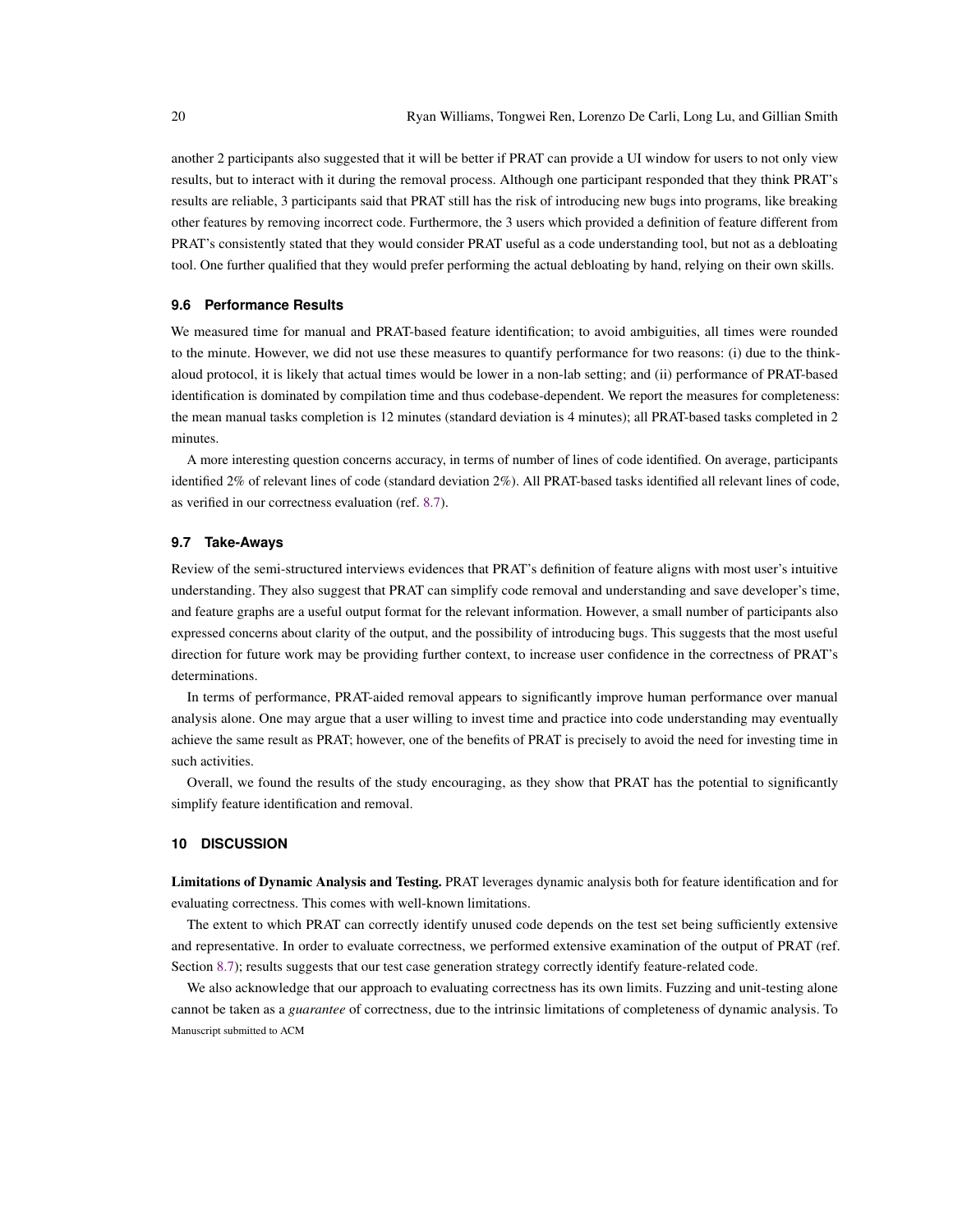alleviate some of those concerns, we performed manual review of debloated code to flag instances of lines of code incorrectly associated to features, as discussed in Section [8.7.](#page-15-0) This analysis found no issues. While static analysis could in principle provide stronger guarantees than either dynamic or manual analysis, it comes with its own set of problems: relevant operations such as code reachability and points-to analysis are in general undecidable, and have in practice precision limitations [\[43\]](#page-23-20), that limit the scope of the conclusions that can be extracted. Thus, we consider our current approach acceptable.

Integrating additional sources of information. Our approach shows that build system options are valuable in identifying non-essential features. For generality, PRAT assumes that these are the *only* sources of feature information, but in some cases, additional sources may be available. Well-maintained codebases frequently come with in-source documentation, such as Doxygen [\[5\]](#page-22-21), which is both highly structured and explicitly associated with code entities (functions, variables, etc.). Parsing it using NLP techniques could enable the identification and removal of features at a finer level of granularity than based on build options alone. Another source of information is technical documentation associated with a software tool (e.g., standards, manuals, FAQs). While this data may not be sufficiently structured to support code analysis, it may contain information useful for understanding the purpose of different features. Identifying and integrating this information within feature graphs is an interesting future direction.

Generalizability. In order to demonstrate the applicability of PRAT beyond C/C++ codebases for which it was originally designed, we extended it to support Rust programs by using the Cargo build system and kcov code coverage tool. Furthermore, we included Quiche and rav1e, both written in Rust, in our evaluation set. PRAT's results on Quiche and rav1e (Sections [8.2](#page-12-0) and [8.4\)](#page-13-1) are comparable to those on the rest of the programs in our set, suggesting that the PRAT algorithm has general validity and results do not depend on the particular language in which a codebase is written.

#### **11 THREATS TO VALIDITY**

The main threat to *internal validity* is the lack of uniformity within build systems of projects. Since there is no definitive schema, the build systems tend to be free-form so long as they work. And when a large project has a commensurate number of contributors, the contents of the build system may become even more inconsistent (Section [4\)](#page-6-0). Inconsistent/inaccurate build configurations could cause PRAT to silently fail to identify relevant features and/or lines of code in our experiments. To strengthen the internal validity, we reviewed the Mosquitto codebase in detail, to identify: (i) features missed by our approach; (ii) lines of code associated with relevant features, but not identified by PRAT; and (iii) lines of code wrongly associated with a feature. Our manual analysis did not find any such issue.

Another concern relates to *external validity*, given the variety of codebases within the scope of PRAT's goals. To mitigate issues of external validity, we applied our approach to a set of projects which differ in purpose, language, and build systems. Results suggest that PRAT adapts well to a diverse set of projects.

#### **12 RELATED WORK**

Program Debloating and Minimization. Quach et al. [\[38\]](#page-23-12) present a debloating framework to identify and remove unused shared library code from memory. Rastogi et al. [\[48\]](#page-23-13) use dynamic analysis to remove components in a Docker container that are not necessary to support the container's core application. These approaches are orthogonal to ours as they do not incorporate the notion of feature-driven code removal.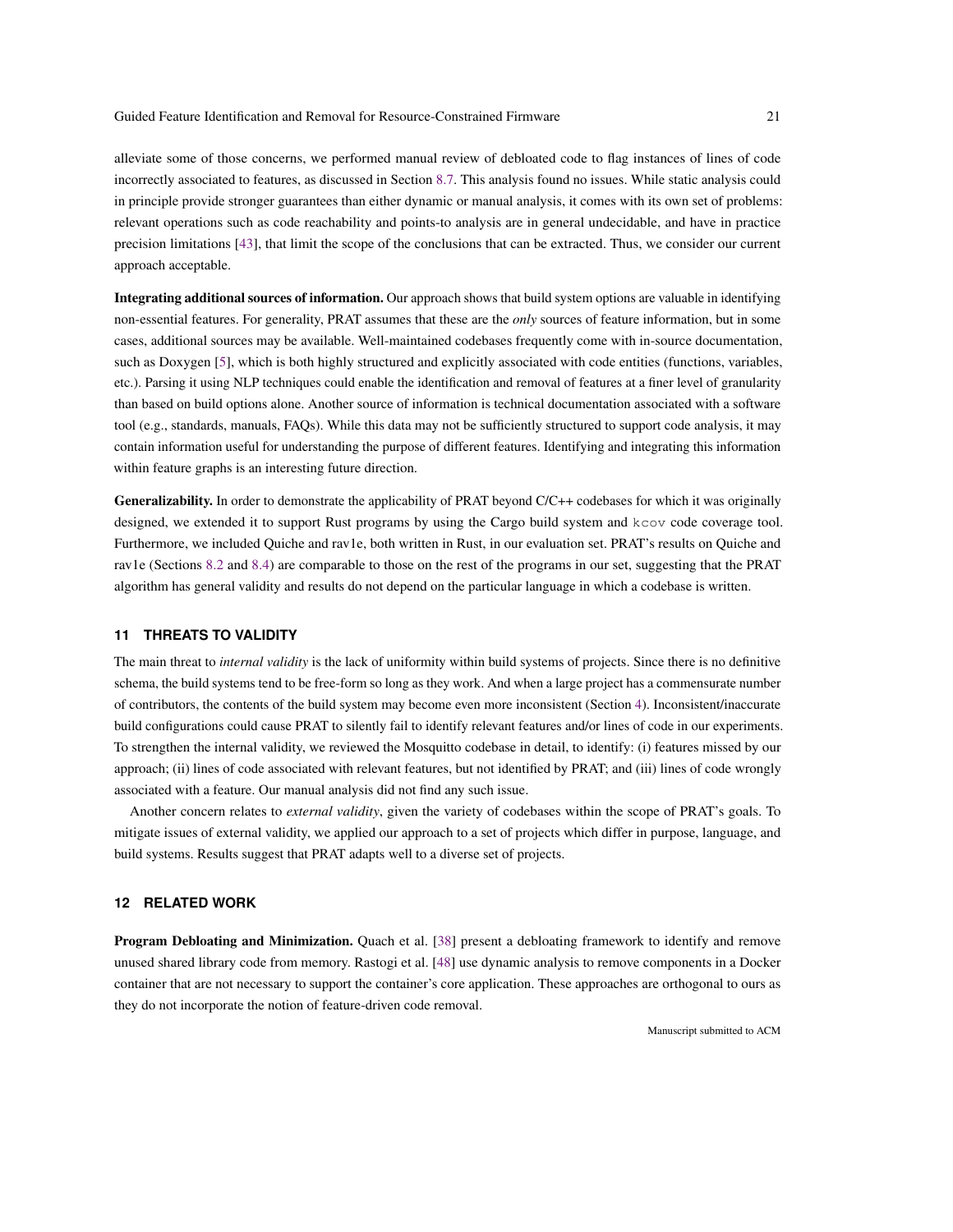Another line of work focuses on the specific problem of minimizing failure-inducing test cases. Hierarchical deltadebugging [\[35\]](#page-23-21), C-reduce [\[39\]](#page-23-22), and Perses [\[47\]](#page-23-23) are based on conceptual extensions to delta debugging [\[51\]](#page-23-24). They are generally designed to minimize a program while preserving a failure-triggering property, a goal that is orthogonal to ours.

Test Case-driven Debloating. CHISEL [\[28\]](#page-23-4) aims to accelerate program reduction via online learning. The system works on source code and builds and refines a statistical model by repeated trial and error, which determines how much it is likely that each candidate program supports the desired functionality. RAZOR [\[37\]](#page-23-5) performs code reduction for deployed binaries. Starting from test-cases, RAZOR uses several control-flow heuristics to infer complementary code that is necessary to support user-specified functionalities. Koo et al. [\[32\]](#page-23-25) remove the shared libraries unnecessary for a user-given run-time configuration. Their system uses code coverage analysis to identify the association between run-time directives and libraries. Similar to Koo et al., TRIMMER [\[44\]](#page-23-26) specializes an application to its deployment context by using user-provided configuration data. TOSS [\[22\]](#page-23-2) starts from feature-related test cases and employs dynamic tracing and symbolic execution to identify feature-related code from the original program binary. These approaches differ from our system in that they require the user to provide expressive test cases precisely identifying the features of interest, while we use a higher-level, explicit notion of features automatically inferred from build configurations along with synthesized test cases for more comprehensive coverage.

Other Feature-Oriented Specialization Approaches. [\[29\]](#page-23-8) proposes feature-based program customization based on static data flow analysis and program slicing to remove unnecessary components from Java bytecode. The user describes features of interests by specifying a set of *seed methods* within the callgraph. Also, CARVE [\[20\]](#page-22-2) leverages fine-grained, developer-provided code annotations to bind LOCs to features, and uses a code analyzer to deactivated unwanted features. In contrast to these works, our system retrieves the features defined in the build configuration and maps the corresponding lines of code to the feature by performing a coverage diffing-driven approach. Therefore, it does not require the user to provide code-level feature specifications.

Feature Location and Variability Mining. There exists a significant body of work that focuses on locating software features within a codebase. As discussed in Section [1,](#page-0-0) much of these works rely on either the availability of test cases [\[26,](#page-23-3) [49\]](#page-23-6) or externally provided knowledge [\[24,](#page-23-7) [30,](#page-23-9) [36,](#page-23-10) [40,](#page-23-11) [52\]](#page-24-1), which make them unsuitable for our task. Also, these approaches tend to require that features are known *a priori*.

Test Case Synthesis. KLEE [\[21\]](#page-22-19) is a symbolic execution tool that is capable of generating high-coverage test cases on C-based programs. This is the engine that we utilize for the generation of test cases due to how it functions with minimal user input. There have been other tools built on KLEE that aim to extend its functionality (e.g., KLOVER [\[34\]](#page-23-27)).

In lieu of traditional design practices of static analysis, and extensive testing is *formal verification*. Formal verification of IoT devices is essential for the detection of vulnerabilities and guaranteeing functional correctness [\[31\]](#page-23-28). Model checking [\[23\]](#page-23-29) can be used to ensure the accuracy of an implementation and show via proofs that it conforms to a given specification. However, this requires significant manual effort and extensive domain-specific knowledge of the system under test.

# **13 CONCLUSION**

In this paper, we presented PRAT, a novel approach for the identification and removal of features from IoT-oriented third-party software components. PRAT automatically identifies available features by analyzing the build system and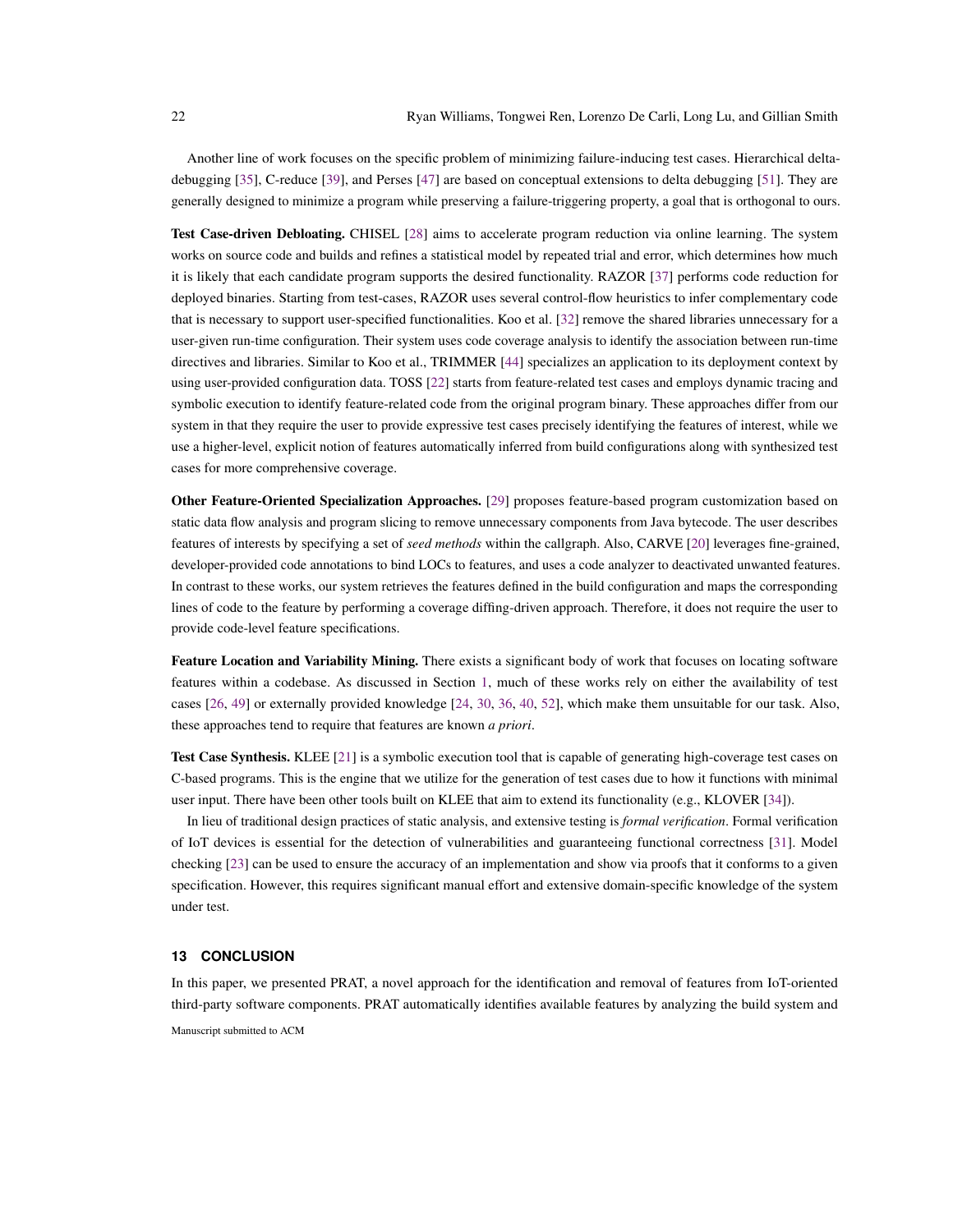visualizes features and their implementation details in a succinct form using the novel representation of *feature graphs*. Once the analyst has indicated which features they wish to remove, PRAT applies a form of debloating based on code coverage analysis. Based on the results, our approach is both fast and effective at removing all code related to features to be removed, without introducing new bugs. It also has potential to simplify developers' workflow by streamlining feature identification/removal compared to manual code analysis. By providing both decision support tools (feature graphs) and a practical debloating algorithm, we believe our proposed approach makes a significant contribution towards simplifying unwanted feature removal.

# <span id="page-22-3"></span>**14 ARTIFACT RELEASE**

We publicly released the code of our PRAT prototype on the OSF platform. The code can be accessed at [https://osf.io/](https://osf.io/5n4zf/?view_only=0f1496d4918d499a9f5f9a05becb7aea) [5n4zf/?view\\_only=0f1496d4918d499a9f5f9a05becb7aea.](https://osf.io/5n4zf/?view_only=0f1496d4918d499a9f5f9a05becb7aea)

# **ACKNOWLEDGMENTS**

The authors would like to thank the anonymous reviewers for their help with the revision of this paper. This project was supported by the Office of Naval Research (Grant#: N00014-18-1-2660). Any opinions, findings, and conclusions or recommendations expressed in this paper are those of the authors and do not necessarily reflect the views of the funding agency.

#### **REFERENCES**

- <span id="page-22-4"></span>[1] 2018. Eclipse Mosquitto. <https://mosquitto.org/>
- <span id="page-22-5"></span>[2] 2019. AMQP library for C. <https://github.com/Azure/azure-uamqp-c> original-date: 2015-11-20T06:13:31Z.
- <span id="page-22-16"></span>[3] 2019. ccache - compiler cache. <https://ccache.dev/>
- <span id="page-22-10"></span>[4] 2019. darconeous/libnyoci: A flexible CoAP stack for embedded devices and computers. RFC7252 compatible. <https://github.com/darconeous/libnyoci>
- <span id="page-22-21"></span>[5] 2019. Doxygen: main page. <http://www.doxygen.nl/>
- <span id="page-22-20"></span>[6] 2019. GitHub - jtpereyda/boofuzz. <https://github.com/jtpereyda/boofuzz>
- <span id="page-22-8"></span>[7] 2019. Lora-net/LoRaMac-node: Reference implementation and documentation of a LoRa network node. <https://github.com/Lora-net/LoRaMac-node>
- <span id="page-22-9"></span>[8] 2019. obgm/libcoap: A CoAP (RFC 7252) implementation in C. <https://github.com/obgm/libcoap>
- <span id="page-22-6"></span>[9] 2019. OpenDDS. <https://opendds.org/>
- <span id="page-22-7"></span>[10] 2019. zeromq/libzmq: ZeroMQ core engine in C++, implements ZMTP/3.1. <https://github.com/zeromq/libzmq>
- <span id="page-22-14"></span>[11] 2020. aom - Git at Google. <https://aomedia.googlesource.com/aom/>
- <span id="page-22-11"></span>[12] 2020. cloudflare / quiche: Savoury implementation of the QUIC transport protocol and HTTP/3. <https://github.com/cloudflare/quiche>
- <span id="page-22-15"></span>[13] 2020. CVE - Common Vulnerabilities and Exposures. <https://cve.mitre.org/>
- <span id="page-22-12"></span>[14] 2020. FFmpeg. <https://ffmpeg.org/>
- <span id="page-22-13"></span>[15] 2020. xiph / rav1e: The fastest and safest AV1 encoder. <https://github.com/xiph/rav1e>
- <span id="page-22-18"></span>[16] 2021. AFLNet: A Greybox Fuzzer for Network Protocols. <https://github.com/aflnet/aflnet>
- <span id="page-22-17"></span>[17] 2021. american fuzzy lop - a security-oriented fuzzer. <https://github.com/google/AFL>
- <span id="page-22-0"></span>[18] David Adrian, Luke Valenta, Benjamin VanderSloot, Eric Wustrow, Santiago Zanella-Béguelin, Paul Zimmermann, Karthikeyan Bhargavan, Zakir Durumeric, Pierrick Gaudry, Matthew Green, J. Alex Halderman, Nadia Heninger, Drew Springall, and Emmanuel Thomé. 2015. Imperfect Forward Secrecy: How Diffie-Hellman Fails in Practice. In *Proceedings of the 22nd ACM SIGSAC Conference on Computer and Communications Security - CCS '15*. ACM Press, Denver, Colorado, USA, 5–17.
- <span id="page-22-1"></span>[19] Benjamin Beurdouche, Karthikeyan Bhargavan, Antoine Delignat-Lavaud, Cedric Fournet, Markulf Kohlweiss, Alfredo Pironti, Pierre-Yves Strub, and Jean Karim Zinzindohoue. 2015. A Messy State of the Union: Taming the Composite State Machines of TLS. In *2015 IEEE Symposium on Security and Privacy*. IEEE, San Jose, CA, 535–552.
- <span id="page-22-2"></span>[20] Michael D Brown and Santosh Pande. 2019. CARVE: Practical Security-Focused Software Debloating Using Simple Feature Set Mappings. *CoRR* abs/1907.02180 (2019), 8.
- <span id="page-22-19"></span>[21] Cristian Cadar, Daniel Dunbar, and Dawson Engler. 2008. KLEE: Unassisted and Automatic Generation of High-coverage Tests for Complex Systems Programs. In *Proceedings of the 8th USENIX Conference on Operating Systems Design and Implementation* (San Diego, California) *(OSDI'08)*. USENIX Association, Berkeley, CA, USA, 209–224.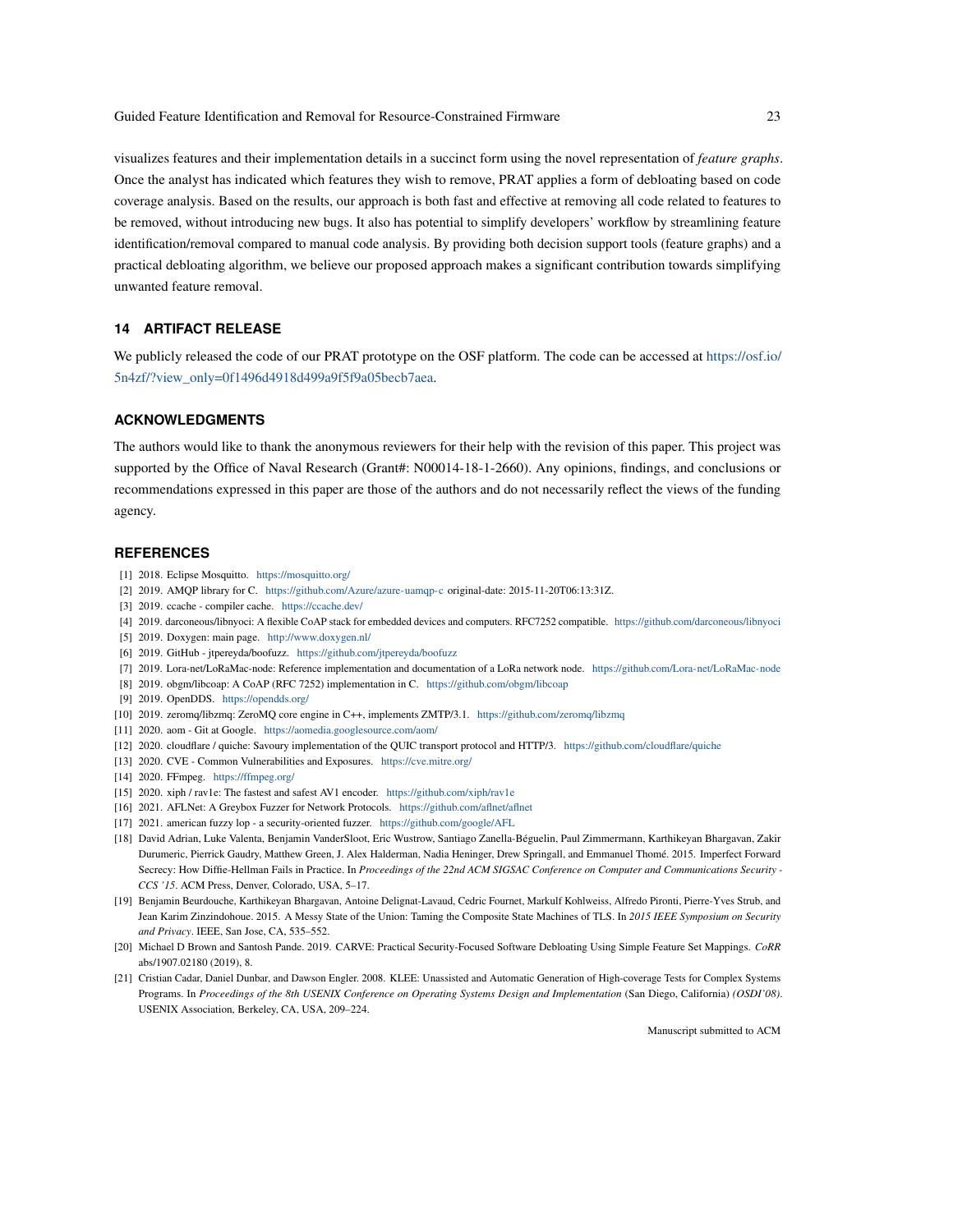- <span id="page-23-2"></span>[22] Yurong Chen, Shaowen Sun, Tian Lan, and Guru Venkataramani. 2018. TOSS: Tailoring Online Server Systems Through Binary Feature Customization. In *Proceedings of the 2018 Workshop on Forming an Ecosystem Around Software Transformation* (Toronto, Canada) *(FEAST '18)*. ACM, New York, NY, USA, 1–7.
- <span id="page-23-29"></span>[23] Edmund M. Clarke, Jr., Orna Grumberg, and Doron A. Peled. 1999. *Model Checking*. MIT Press, Cambridge, MA, USA.
- <span id="page-23-7"></span>[24] Marc Eaddy, Alfred V Aho, Giuliano Antoniol, and Yann-Gaël Guéhéneuc. 2008. Cerberus: Tracing requirements to source code using information retrieval, dynamic analysis, and program analysis. In *2008 16th IEEE International Conference on Program Comprehension*. Ieee, 53–62.
- <span id="page-23-14"></span>[25] Lars Eggert. 2020. Towards Securing the Internet of Things with QUIC. In *Workshop on Decentralized IoT Systems and Security (DISS)*.
- <span id="page-23-3"></span>[26] Andrew David Eisenberg and Kris De Volder. 2005. Dynamic feature traces: Finding features in unfamiliar code. In *21st IEEE International Conference on Software Maintenance (ICSM'05)*. IEEE, 337–346.
- <span id="page-23-18"></span>[27] Jonathan Foote. 2015. How to Fuzz a Server with American Fuzzy Lop. https://www.fastly.com/blog/how-fuzz-server-american-fuzzy-lop.
- <span id="page-23-4"></span>[28] Kihong Heo, Woosuk Lee, Pardis Pashakhanloo, and Mayur Naik. 2018. Effective Program Debloating via Reinforcement Learning. In *Proceedings of the 2018 ACM SIGSAC Conference on Computer and Communications Security* (Toronto, Canada) *(CCS '18)*. ACM, New York, NY, USA, 380–394.
- <span id="page-23-8"></span>[29] Y. Jiang, C. Zhang, D. Wu, and P. Liu. 2016. Feature-Based Software Customization: Preliminary Analysis, Formalization, and Methods. In *2016 IEEE 17th International Symposium on High Assurance Systems Engineering (HASE)*. 122–131.
- <span id="page-23-9"></span>[30] Christian Kästner, Alexander Dreiling, and Klaus Ostermann. 2013. Variability mining: Consistent semi-automatic detection of product-line features. *IEEE Transactions on Software Engineering* 40, 1 (2013), 67–82.
- <span id="page-23-28"></span>[31] K. Keerthi, Indrani Roy, Aritra Hazra, and Chester Rebeiro. 2019. *Formal Verification for Security in IoT Devices*. Springer International Publishing, Cham, 179–200.
- <span id="page-23-25"></span>[32] Hyungjoon Koo, Seyedhamed Ghavamnia, and Michalis Polychronakis. 2019. Configuration-Driven Software Debloating. In *Proceedings of the 12th European Workshop on Systems Security - EuroSec '19*. ACM Press, Dresden, Germany, 1–6.
- <span id="page-23-19"></span>[33] Anton J Kuzel. 1992. Sampling in qualitative inquiry. (1992).
- <span id="page-23-27"></span>[34] Guodong Li, Indradeep Ghosh, and Sreeranga P. Rajan. 2011. KLOVER: A Symbolic Execution and Automatic Test Generation Tool for C++ Programs. In *Computer Aided Verification*, Ganesh Gopalakrishnan and Shaz Qadeer (Eds.). Springer Berlin Heidelberg, Berlin, Heidelberg, 609–615.
- <span id="page-23-21"></span>[35] Ghassan Misherghi and Zhendong Su. 2006. HDD: hierarchical delta debugging. In *Proceedings of the 28th international conference on Software engineering*. 142–151.
- <span id="page-23-10"></span>[36] Denys Poshyvanyk, Yann-Gael Gueheneuc, Andrian Marcus, Giuliano Antoniol, and Vaclav Rajlich. 2007. Feature location using probabilistic ranking of methods based on execution scenarios and information retrieval. *IEEE Transactions on Software Engineering* 33, 6 (2007), 420–432.
- <span id="page-23-5"></span>[37] Chenxiong Qian, Hong Hu, Mansour Alharthi, Pak Ho Chung, Taesoo Kim, and Wenke Lee. 2019. RAZOR: A Framework for Post-deployment Software Debloating. In *28th USENIX Security Symposium (USENIX Security 19)*. USENIX Association, Santa Clara, CA, 1733–1750.
- <span id="page-23-22"></span><span id="page-23-12"></span>[38] Anh Quach, Aravind Prakash, and Lok Yan. 2018. Debloating Software through Piece-Wise Compilation and Loading. In *USENIX Security*. 869–886. [39] John Regehr, Yang Chen, Pascal Cuoq, Eric Eide, Chucky Ellison, and Xuejun Yang. 2012. Test-case reduction for C compiler bugs. In *Proceedings of*
- *the 33rd ACM SIGPLAN conference on Programming Language Design and Implementation*. 335–346.
- <span id="page-23-11"></span>[40] Meghan Revelle, Bogdan Dit, and Denys Poshyvanyk. 2010. Using data fusion and web mining to support feature location in software. In *2010 IEEE 18th International Conference on Program Comprehension*. IEEE, 14–23.
- <span id="page-23-0"></span>[41] Steve Schmidt. 2015. Introducing s2n, a New Open Source TLS Implementation. [https://aws.amazon.com/blogs/security/introducing-s2n-a-new](https://aws.amazon.com/blogs/security/introducing-s2n-a-new-open-source-tls-implementation/)[open-source-tls-implementation/](https://aws.amazon.com/blogs/security/introducing-s2n-a-new-open-source-tls-implementation/)
- <span id="page-23-15"></span>[42] Hovav Shacham. 2007. The Geometry of Innocent Flesh on the Bone: Return-into-libc Without Function Calls (on the x86). In *Proceedings of the 14th ACM Conference on Computer and Communications Security (CCS '07)*. ACM, New York, NY, USA, 552–561.
- <span id="page-23-20"></span>[43] Marc Shapiro and Susan Horwitz. 1997. The Effects of the Precision of Pointer Analysis. In *Static Analysis*, Gerhard Goos, Juris Hartmanis, Jan van Leeuwen, and Pascal Van Hentenryck (Eds.). Vol. 1302. Springer Berlin Heidelberg, Berlin, Heidelberg, 16–34.
- <span id="page-23-26"></span>[44] Hashim Sharif, Muhammad Abubakar, Ashish Gehani, and Fareed Zaffar. 2018. TRIMMER: Application Specialization for Code Debloating. In *Proceedings of the 33rd ACM/IEEE International Conference on Automated Software Engineering* (Montpellier, France) *(ASE 2018)*. ACM, New York, NY, USA, 329–339.
- <span id="page-23-1"></span>[45] Anna Kornfeld Simpson, Franziska Roesner, and Tadayoshi Kohno. 2017. Securing vulnerable home IoT devices with an in-hub security manager. In *PerCom Workshops)*. IEEE, Kona, HI, 551–556.
- <span id="page-23-17"></span>[46] Nick Stephens, John Grosen, Christopher Salls, Andrew Dutcher, Ruoyu Wang, Jacopo Corbetta, Yan Shoshitaishvili, Christopher Kruegel, and Giovanni Vigna. 2016. Driller: Augmenting Fuzzing Through Selective Symbolic Execution.. In *NDSS*, Vol. 16. 1–16.
- <span id="page-23-23"></span>[47] Chengnian Sun, Yuanbo Li, Qirun Zhang, Tianxiao Gu, and Zhendong Su. 2018. Perses: Syntax-guided program reduction. In *Proceedings of the 40th International Conference on Software Engineering*. 361–371.
- <span id="page-23-13"></span>[48] Vaibhav Rastogi, Drew Davidson, Lorenzo De Carli, Somesh Jha, and Patrick McDaniel. 2017. Cimplifier: Automatically Debloating Containers. In *ESEC/FSE*.
- <span id="page-23-6"></span>[49] Norman Wilde and Michael C Scully. 1995. Software reconnaissance: Mapping program features to code. *Journal of Software Maintenance: Research and Practice* 7, 1 (1995), 49–62.
- <span id="page-23-16"></span>[50] Insu Yun, Sangho Lee, Meng Xu, Yeongjin Jang, and Taesoo Kim. 2018. QSYM: A Practical Concolic Execution Engine Tailored for Hybrid Fuzzing. In *Proceedings of the 27th USENIX Security Symposium (Security)*. Baltimore, MD.
- <span id="page-23-24"></span>[51] Andreas Zeller and Ralf Hildebrandt. 2002. Simplifying and Isolating Failure-Inducing Input. *IEEE Trans. Softw. Eng.* 28, 2 (Feb. 2002), 183–200. Manuscript submitted to ACM